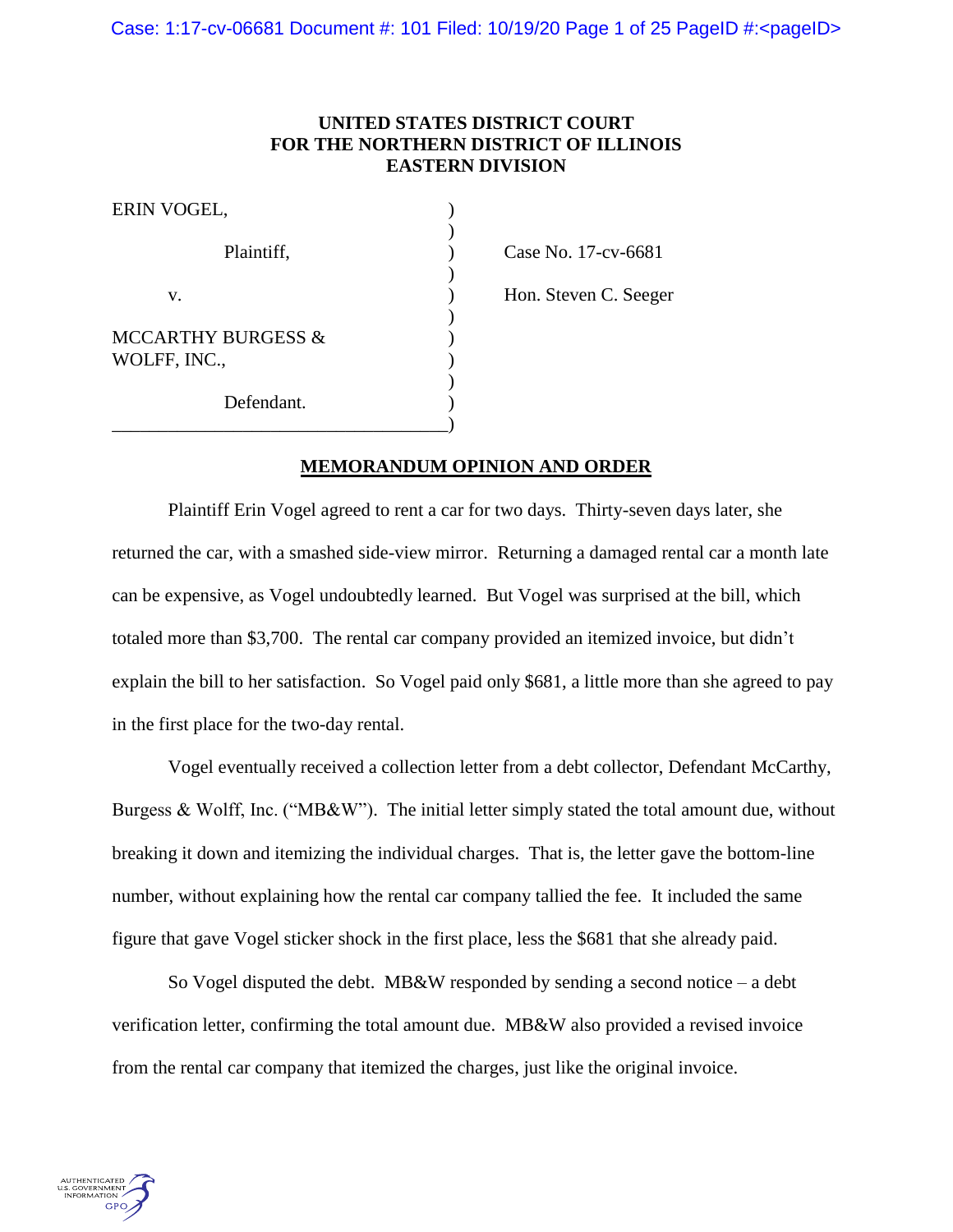### Case: 1:17-cv-06681 Document #: 101 Filed: 10/19/20 Page 2 of 25 PageID #:<pageID>

After receiving the second letter, Vogel decided to challenge MB&W's first letter under the Fair Debt Collection Practices Act. As the name suggests, the Fair Debt Collection Practices Act regulates the actions of debt collectors like MB&W. Among other things, it forbids them from using a "false, deceptive, or misleading representation or means" to collect debts. *See* 15 U.S.C. § 1692e. Vogel claims that MB&W's initial letter violated the Act because it stated the lump sum that she owed Payless (\$3,036), but failed to break out the following three charges: "miscellaneous charges" of \$789, a "late fee" of \$385, and "optional services" of \$582.75. She argues that the failure to break out those charges made the initial letter "false" as well as "deceptive or misleading."

The allegations of the complaint survived the pleading stage. The Court gave Vogel a chance to gather evidence that the initial collection letter from the debt collector improperly combined the debt with collection-related fees. Specifically, Judge Chang (this Court's predecessor before reassignment) gave Vogel a chance to uncover the facts and see if the letter included debt-collection fees.

But Vogel has come up short in discovery. There is no evidence that the debt collector gave Vogel an amount that surreptitiously included both debt and debt-collection charges. Instead, the line items in the invoice from Payless merely represent charges for Vogel's car rental, not add-on fees for collecting on the debt. The creditor told the debt collector that the debtor owed \$X, so the debt collector told the debtor that she owed \$X. That's not misleading.

The FDCPA did not require MB&W to itemize all of the components of the debt, unless the debt collector was combining debt and debt-collection-related fees. That's not the case here, so Vogel has no claim. MB&W's motion for summary judgment is granted.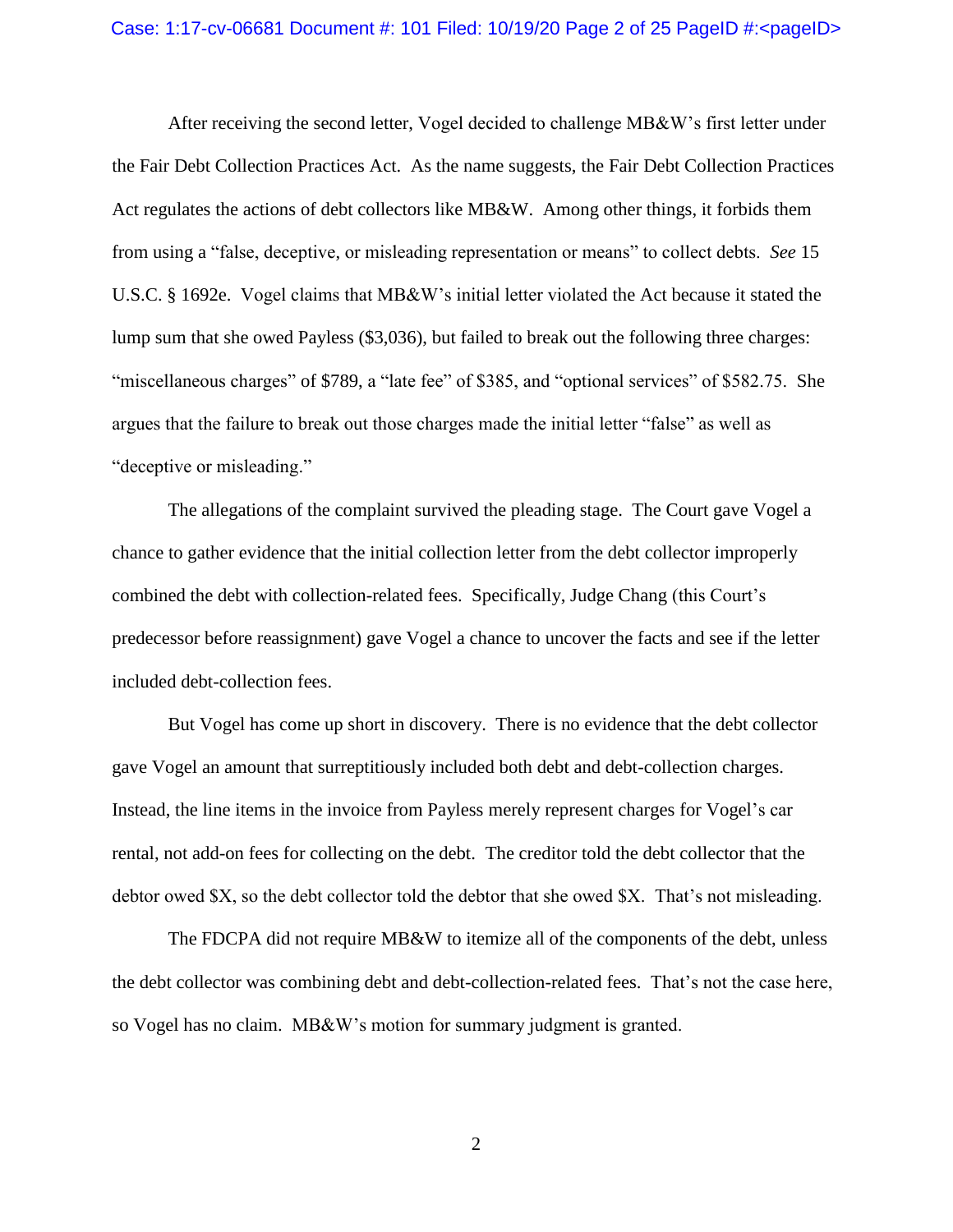### **Background**

Vogel rented a Toyota Yaris from Payless, and she planned to drive from Dallas to Chicago. *See* Rental Agreement (Dckt. No. 57-1, at 50). The original rental agreement envisioned a two-day rental, from November 6 to 8, 2016, for a total estimated cost of \$592.22. *Id.*

For whatever reason, Vogel returned the car on December 13, 2016, more than a month late. *See* Rental Agreement Receipt (Dckt. No. 57-1, at 12). She never made it to Chicago – she returned the car in Dallas, after driving 222 miles in 37 days. *Id.* And worse yet, she returned the vehicle with a mangled side-view mirror. The record does not reveal why Vogel returned the car so late, or what happened to the ill-fated mirror.

But pictures of the side-view mirror are in the record. *See* Car Photographs (Dckt. No. 57-1, at 52–54). Suffice it to say that the mirror has seen better days. The exterior of the mirror is entirely smashed, if not gone altogether. The innards of the mirror are completely exposed. In fact, it's no longer a mirror at all – the reflective glass is gone, with only skeletal remains of wires and broken parts. It looks like it was on the wrong end of a baseball bat, or perhaps a cement wall.

The repair invoice reflects significant damage to the car's passenger-side mirror. *See*  1/10/17 Repair Order Invoice (Dckt. No. 57-1, at 51) (showing a repair cost of \$404.54). And Vogel apparently didn't return the key, either. *See* Repair Order Invoice (Dckt. No. 57-1, at 51 of 178) ("NO KEY"). With no key, and an obliterated side-view mirror, Payless had the car towed at a cost of \$116, presumably to get it fixed. *See* AB RENT-A-CAR Invoice (Dckt. No. 57-1, at 55 of 178) (detailing \$16 in mileage charges and \$100 for "HOOKUP" on the "1st TOW" on account of "NO KEY AND P. SIDE DAMAGE") (all caps in original).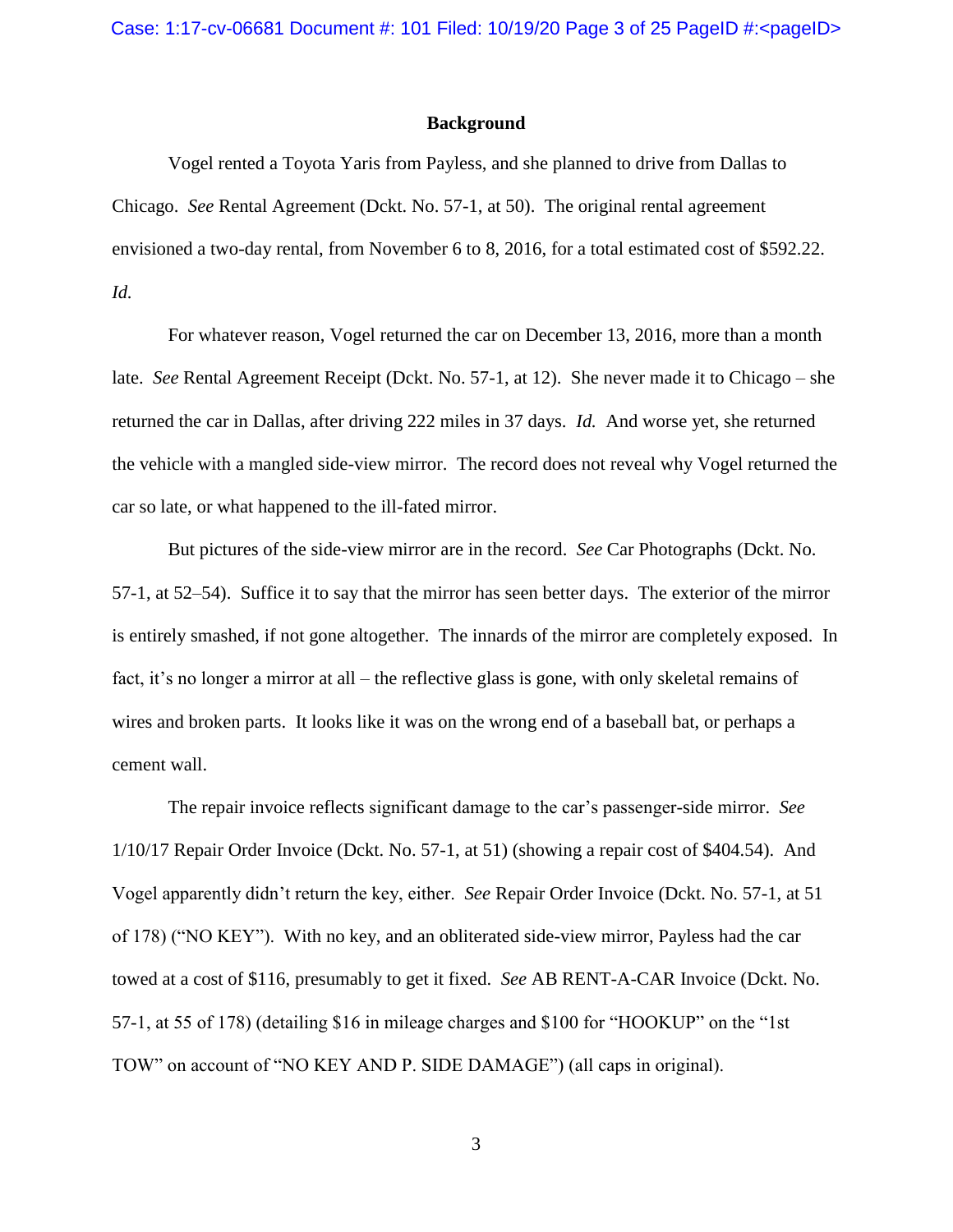Not surprisingly, the final cost for the 37-day rental was much higher than the original two-day rental. In fact, the total bill ballooned to \$3,717.88. *See* Payless Rental Receipt (Dckt. No. 57-1, at 12). Putting that number in perspective, Vogel originally agreed to rent the car for two days, for \$592.22 (or \$296.11 per day). In the end, the 37-day rental cost \$3,717.88 (or \$100.48 per day).

Payless sent Vogel an invoice for \$3,717.88. *See* Payless Invoice (Dckt. No. 98-1, at 2 of

 $2$ ;<sup>1</sup> Pl.'s Resp., at  $\P$  11 (Dckt. No. 82, at 3 of 8) ("Payless provided Plaintiff with an invoice

showing a balance due of \$3,717.88."); *see also* Pl.'s Statement, at ¶ 6 (Dckt. No. 82, at 5 of 8)

("Plaintiff first learned of the debt when she received an invoice from Payless claiming she owed

 $$3,717.88."$ ).<sup>2</sup>

 $\overline{a}$ 

The invoice broke down the components of the bill, so that Vogel could see how Payless

arrived at the number. Payless charged \$844.98 for time and mileage. *See* Payless Invoice

(Dckt. No. 98-1, at 2 of 2). There were six types of "Taxable Fees," too, including

(1) miscellaneous charges of \$789.00; (2) a concession recovery fee of \$297.27; (3) a customer

 $<sup>1</sup>$  Based on the Court's review of the record, it appeared that the parties did not include the original</sup> invoice – meaning the invoice that Payless sent to Vogel, *before* MB&W got involved – in their summary judgment filings. To clear up the record, the Court ordered a supplemental submission. *See* 10/5/20 Order (Dckt. No. 97). The parties later filed the original invoice (Dckt. No. 98-1). The parties stipulated that it was a "true and accurate copy of the invoice sent to Plaintiff by Payless prior to MB&W's involvement in the collection of the debt." *See* Joint Statement and Stipulation, at ¶ 1 (Dckt. No. 98). The parties also filed the revised invoice that MB&W later sent with the Debt Verification Notice (Dckt. No. 98-2). The main difference between the two invoices is that the latter invoice shows a payment by Vogel totaling \$681.05.

<sup>&</sup>lt;sup>2</sup> Plaintiff combined two different documents – a response to Defendant's facts under Local Rule 56.1(b)(3)(B), and a statement of additional facts under Local Rule 56.1(b)(3)(C) – in a single filing. *See*  Pl.'s Resp. to Def.'s Local Rule 56.1(a) Statement of Undisputed Material Facts and Plaintiff's Statement of Additional Material Facts (Dckt. No. 82). Combining the two documents in a single docket entry can create a little confusion when it comes to citations. The response contains 17 paragraphs, and the statement of additional facts contains 19 paragraphs. So, for example, citing "paragraph 6" can be confusing – *which* paragraph 6? For the sake of clarity, the Court will refer to the response as "Pl.'s Resp.," and will refer to the statement of additional facts as "Pl.'s Statement."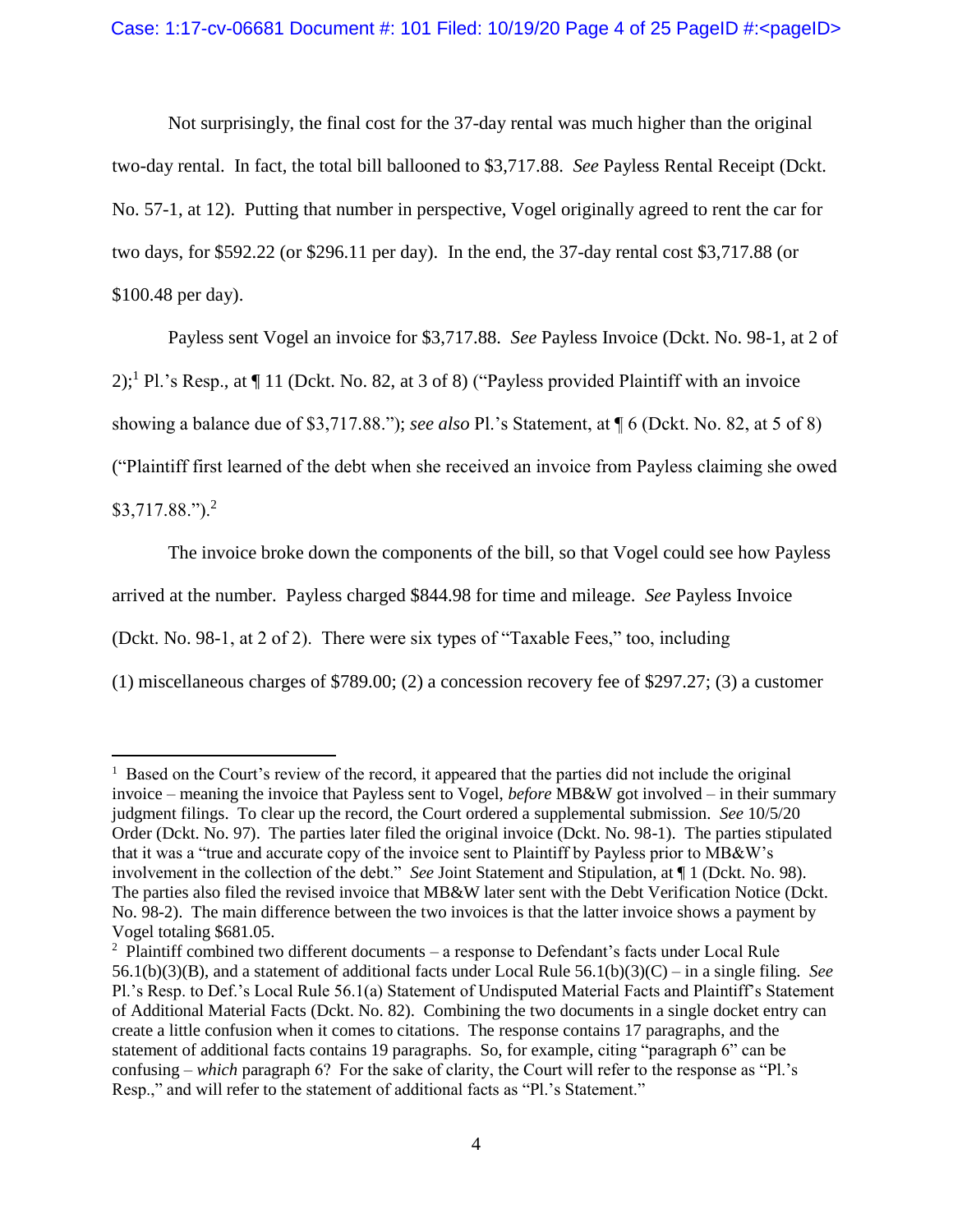facility charge of \$148.00 (\$4 per day); (4) a transportation fee of \$92.50 (\$2.50 per day); (5) a vehicle license recoup fee of \$74.00 (\$2.00 per day); and (6) a late fee of \$385.00. *Id.* The invoice also included "Optional Services" totaling \$582.75, and a fuel service charge of \$109.77. *Id.* All together, the total came to \$3,717.88. *Id.* 

Vogel was "surprised" by the high bill. *See* Pl.'s Statement, at ¶ 7 (Dckt. No. 82, at 5 of 8).<sup>3</sup> It appears that she called in late-February 2017 to complain: the record includes notes from her call with a Payless customer service representative. *See* Payless Customer Service Records (Dckt. No. 57-1, at 9). Vogel professed not to know why she was charged so much, claiming that she returned the car "on time" and that there were "no issues." *Id.* "Guest states that she's been charged \$3000 for the rental and she would like to know why [it] is she's been charged this amount for the rental if she brought the vehicle back on time and there was no issues with it. Guest states that she would like to have this amount corrected."<sup>4</sup> Id.

Vogel's father later contacted Payless several times to figure out why the amount was so high. *See* Pl.'s Statement, at  $\P$  7 (Dckt. No. 82, at 5 of 8). Her father didn't have any luck getting more information, and hit an impasse. *Id.* at ¶ 8. Vogel ultimately disputed the charge with her credit card company. *Id.* 

Vogel paid some, but not all, of the tab. A later invoice from Payless (more on that later) shows that Vogel paid \$681.05 towards her bill at some point, reducing the outstanding balance to \$3,036.83. *See* Receipt (Dckt. No. 1-1, at 6 of 6) (referring to a "Payment"); *see also* Pl.'s Statement, at ¶ 13 (Dckt. No. 82, at 6 of 8)*.* The parties don't reveal when she paid. But the key point is that the debt fell from \$3,717.88 to \$3,036.83 before the debt collector got involved.

 $\overline{a}$ 

<sup>&</sup>lt;sup>3</sup> Defendant did not file a response to Plaintiff's Additional Material Facts, so they are deemed undisputed for purposes of the motion for summary judgment.

<sup>&</sup>lt;sup>4</sup> The facts about the calls to Payless are not material to the Court's decision. But they are in the record, and the Court includes them as background only.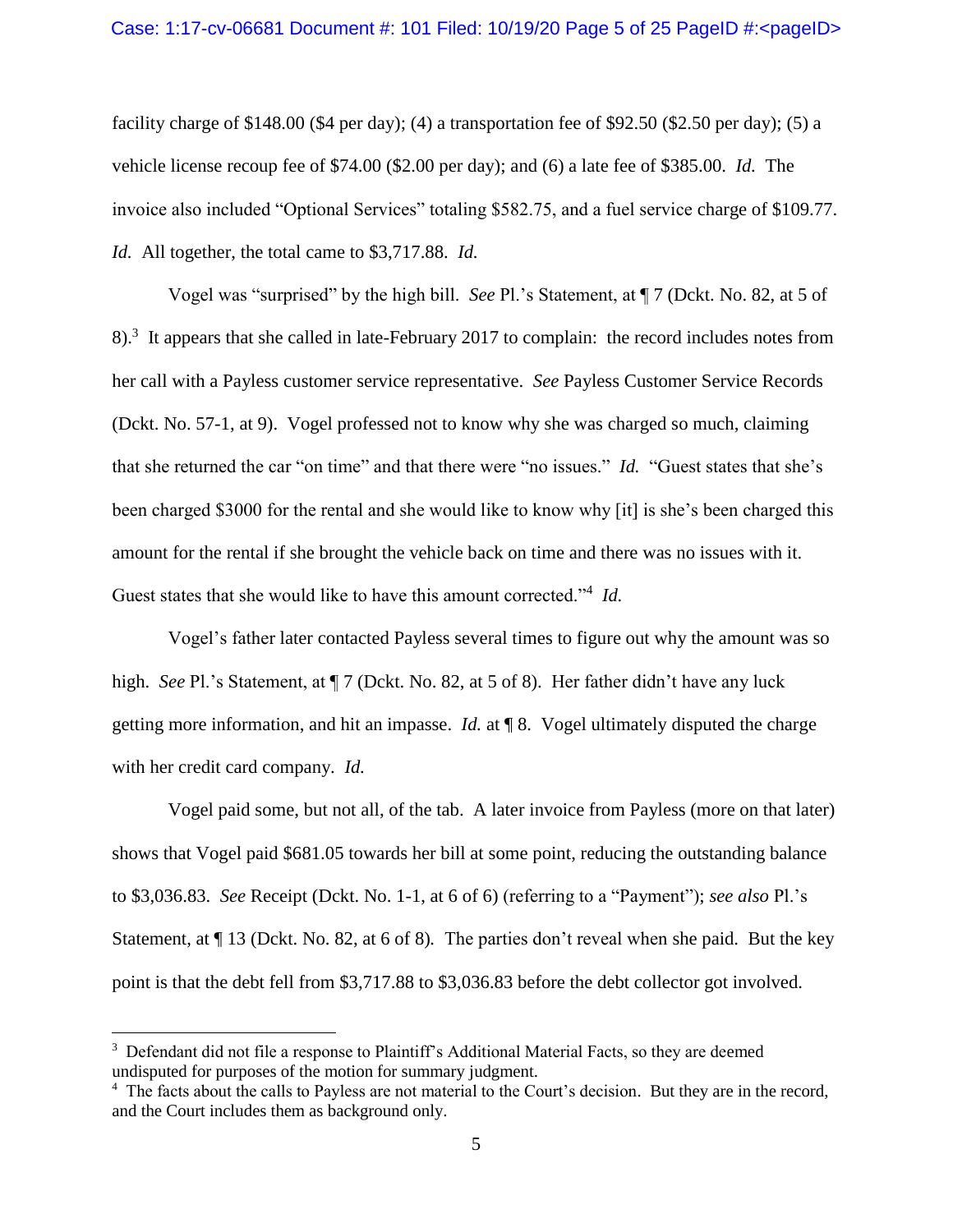Payless referred the debt to MB&W, a debt collector. *See* Pl.'s Statement, at ¶ 4 (Dckt. No. 82, at 5 of 8). Payless retained MB&W to collect \$3,036.83, the balance of the debt (after Vogel's payment of \$681.05). *See* Pl.'s Resp., at ¶ 5 (Dckt. No. 82, at 2 of 8) ("MB&W was retained to collect a debt in the amount of \$3,036.83 owed by Plaintiff to Payless Car Rentals, Inc."); *id.* at ¶ 6 ("When the Account was placed with MB&W for collection on May 31, 2017, Payless represented to MB&W that the balance of Plaintiff's debt was \$3,036.83.").

On June 2, 2017, MB&W sent Vogel a collection letter. *Id.* at ¶ 8; Pl.'s Statement, at ¶ 9 (Dckt. No. 82, at 5 of 8); *see also* Initial Collection Letter, at 1 (Dckt. No. 1-1, at 2); Cplt. ¶ 17 (Dckt. No. 1). The Initial Collection Letter identified Payless Car Rental as the creditor: "This communication is from a debt collector. This is an attempt to collect a debt and any information obtained will be used for that purpose. Payless Car Rental, Inc. has placed the above referenced account with our office for collection activity." *See* Initial Collection Letter, at 1.

The Initial Collection Letter reported that the "TOTAL DUE" was \$3,063.83. *Id.* But the Initial Collection Letter did not itemize the charges. That is, unlike the invoice from Payless, the letter did not explain how Payless arrived at that amount. *See* Pl.'s Statement, at ¶ 10 (Dckt. No. 82, at 6 of 8); Initial Collection Letter, at 1 (Dckt. No. 1-1, at 2). The letter simply reported the bottom-line number, without more. *See* Initial Collection Letter, at 1.

Vogel responded by disputing the amount of the debt, following the procedure explained in MB&W's Initial Collection Letter. *See* Pl.'s Statement, at ¶ 11 (Dckt. No. 82, at 6 of 8); *see also* Cplt. ¶ 18; Dispute Notification (Dckt. No. 69-3, at 25 of 131).

MB&W, in turn, sent Vogel a Debt Verification Notice on July 20, 2017. *See* Debt Verification Notice (Dckt. No. 1-1, at 5–6 of 6). Like the Initial Collection Letter, the first page of the Debt Verification Notice reported that the "Debt Amount" was \$3,036.83. *Id.* at 5.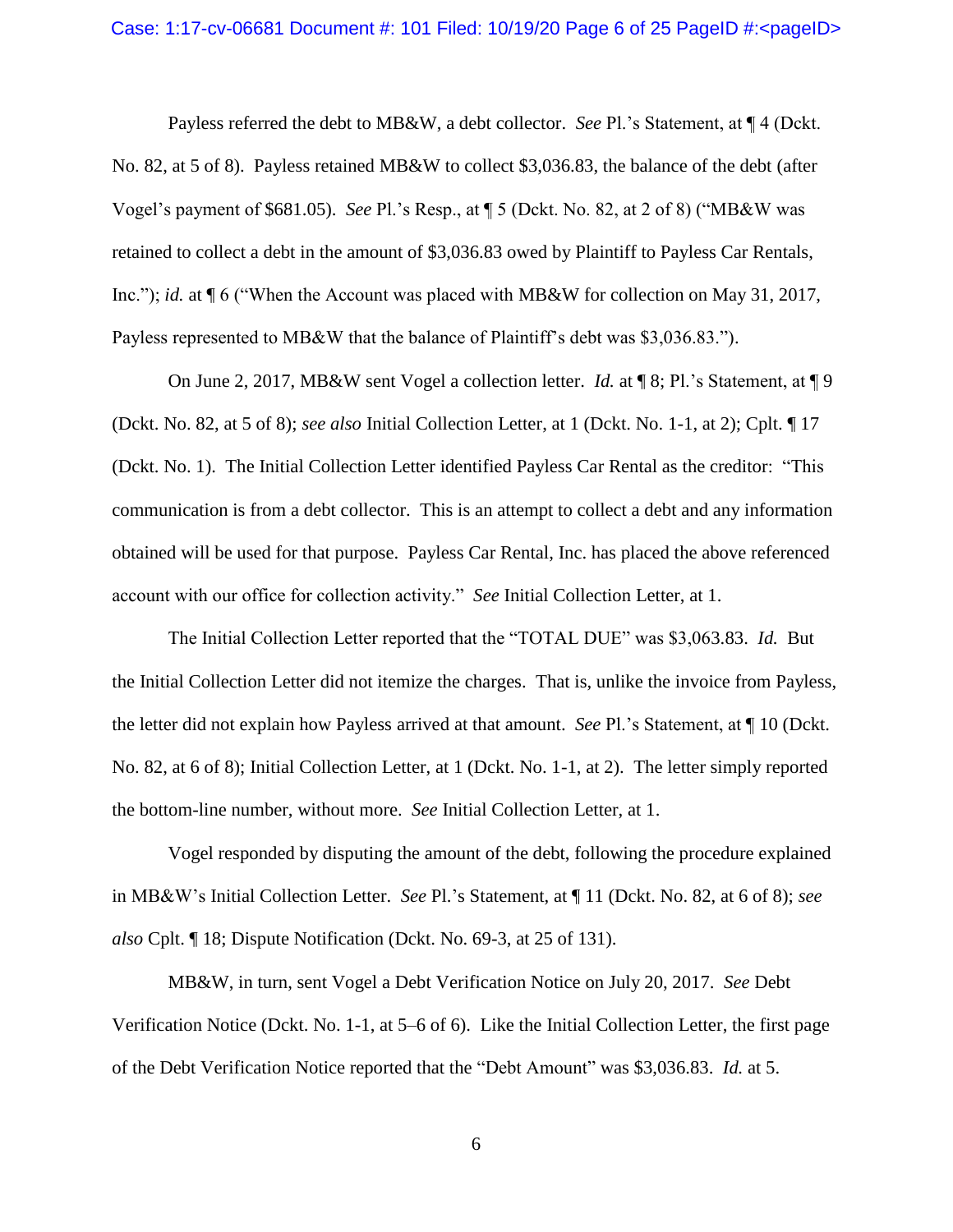With the Debt Verification Notice, MB&W also sent Vogel a revised invoice from Payless.<sup>5</sup> See Receipt (Dckt. No. 1-1, at 6 of 6). The revised invoice reflected a payment of \$681.05 on the original bill of \$3,717.88, leaving a remaining balance of \$3,063.83. *Id.* Once again, the revised invoice itemized the charges. For example, the revised invoice reflected "miscellaneous charges" of \$789, a "late fee" of \$385, and "optional services" of \$582.75. *Id.*; *see also* Cplt. ¶ 20; Pl.'s Statement, at ¶¶ 13–14 (Dckt. No. 82, at 6 of 8).

Vogel believed that these were improper "add-on" charges that "apparently inflated" her bill. *See* Cplt. ¶¶ 21–22. So she filed this lawsuit, arguing that MB&W violated the Fair Debt Collection Practices Act by failing to separately itemize these charges in its Initial Collection Letter. *See* Cplt. Vogel filed a single-count complaint, and advanced claims on behalf of a putative class. Vogel has not yet moved for class certification.

MB&W filed a motion to dismiss, which the Court denied. *See* 8/6/18 Order (Dckt. No. 34).<sup>6</sup> The Court ruled that it was plausible – "at the pleading stage" – that presenting the total amount owed without a breakdown was misleading. *Id.* at 5, 7. The Court allowed discovery into whether the debt collector had "masked" individual components. *Id.* at 4. Now, with the benefit of facts gathered in discovery, the Court is in a better position to evaluate whether a reasonable jury could side in Vogel's favor.

 $\overline{a}$ 

<sup>5</sup> The parties filed lots of copies of this revised invoice. *See, e.g.*, Dckt. No. 1-1, at 6 of 6; Dckt. No. 57- 1, at 12 of 178; Dckt. No. 69-3, at 26, 29 of 131; Dckt. No. 69-5, at 8, 11 of 29; Dckt. No. 69-7, at 14 of 180; Dckt. No. 75-1, at 8 of 37; Dckt. No. 82-5, at 13 of 13; Dckt. No. 82-6, at 12 of 41.The most legible copy appears at Docket No. 98-2, at 2 of 2. The parties stipulated that it was a "true and accurate copy of the invoice sent to Plaintiff by MB&W with the July 20, 2017 Debt Verification Notice." *See* Joint Statement and Stipulation, at ¶ 2 (Dckt. No. 98).

<sup>&</sup>lt;sup>6</sup> The case was reassigned about a year later.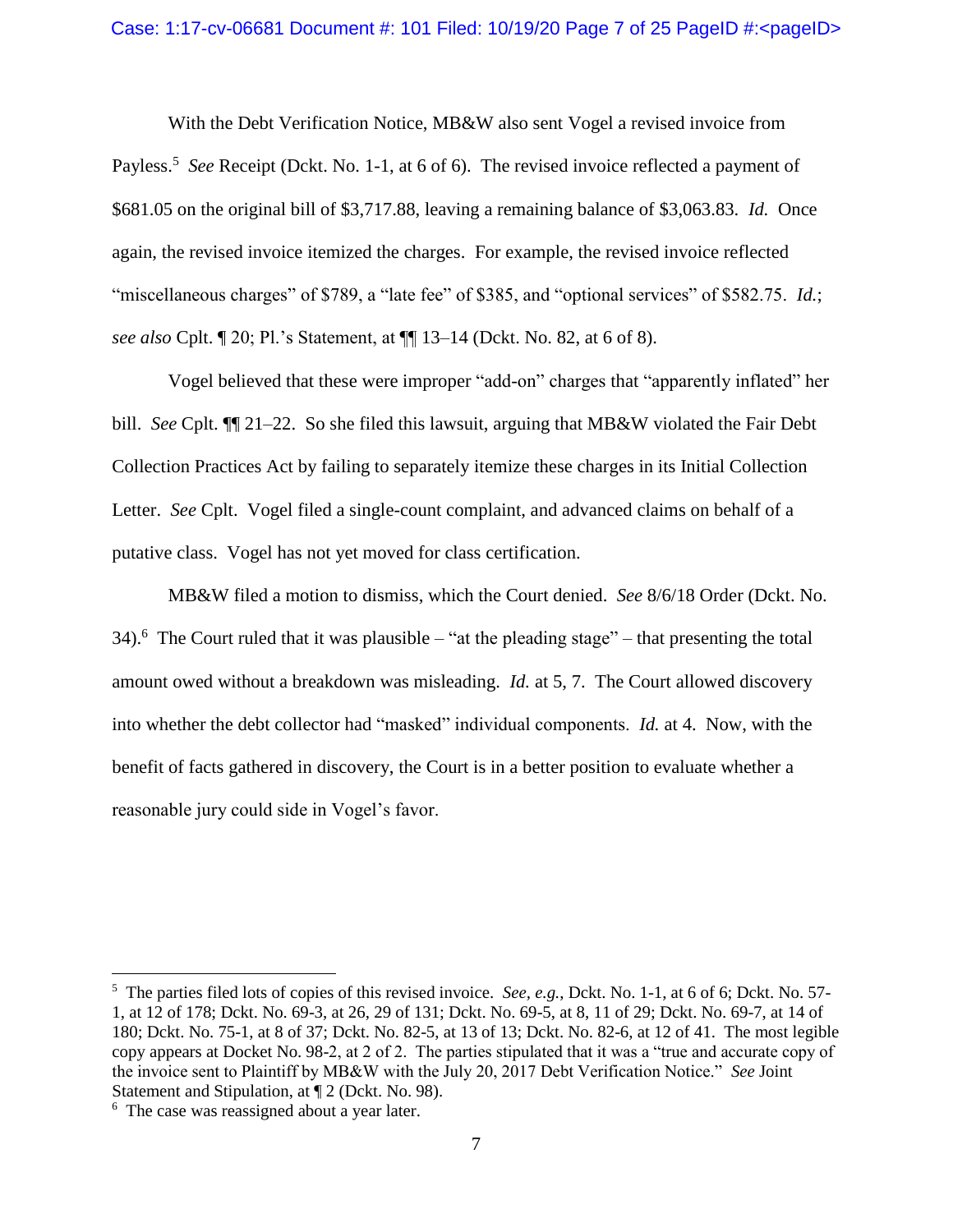# **Analysis**

Rule 56 provides that the Court "shall grant" summary judgment when the "movant shows that there is no genuine dispute as to any material fact and the movant is entitled to judgment as a matter of law." *See* Fed. R. Civ. P. 56(a); *see also Celotex Corp. v. Catrett*, 477 U.S. 317, 322 (1986). A genuine dispute about a material fact exists if the "evidence is such that a reasonable jury could return a verdict for the nonmoving party." *Anderson v. Liberty Lobby, Inc.*, 477 U.S. 242, 248 (1986). The substantive law controls which facts are material. *Id.* After a "properly supported motion for summary judgment is made, the adverse party must set forth specific facts showing that there is a genuine issue for trial." *Id.* at 250 (internal quotations omitted).

The Court "'consider[s] all of the evidence in the record in the light most favorable to the non-moving party, and [ ] draw[s] all reasonable inferences from that evidence in favor of the party opposing summary judgment.'" *Skiba v. Ill. Cent. R.R. Co.*, 884 F.3d 708, 717 (7th Cir. 2018) (citation omitted). The Court gives the non-moving party "the benefit of reasonable inferences from the evidence, but not speculative inferences in [its] favor." *White v. City of Chicago*, 829 F.3d 837, 841 (7th Cir. 2016) (internal citations omitted). "The controlling question is whether a reasonable trier of fact could find in favor of the non-moving party on the evidence submitted in support of and opposition to the motion for summary judgment." *Id.*

MB&W moved for summary judgment, arguing that there is no evidence that the dunning letter was false, deceptive, or misleading. *See* Dckt. No. 68.

### **I. The Fair Debt Collection Practices Act**

Congress enacted the FDCPA to "eliminate abusive debt collection practices by debt collectors, to insure that those debt collectors who refrain from using abusive debt collection practices are not competitively disadvantaged, and to promote consistent State action to protect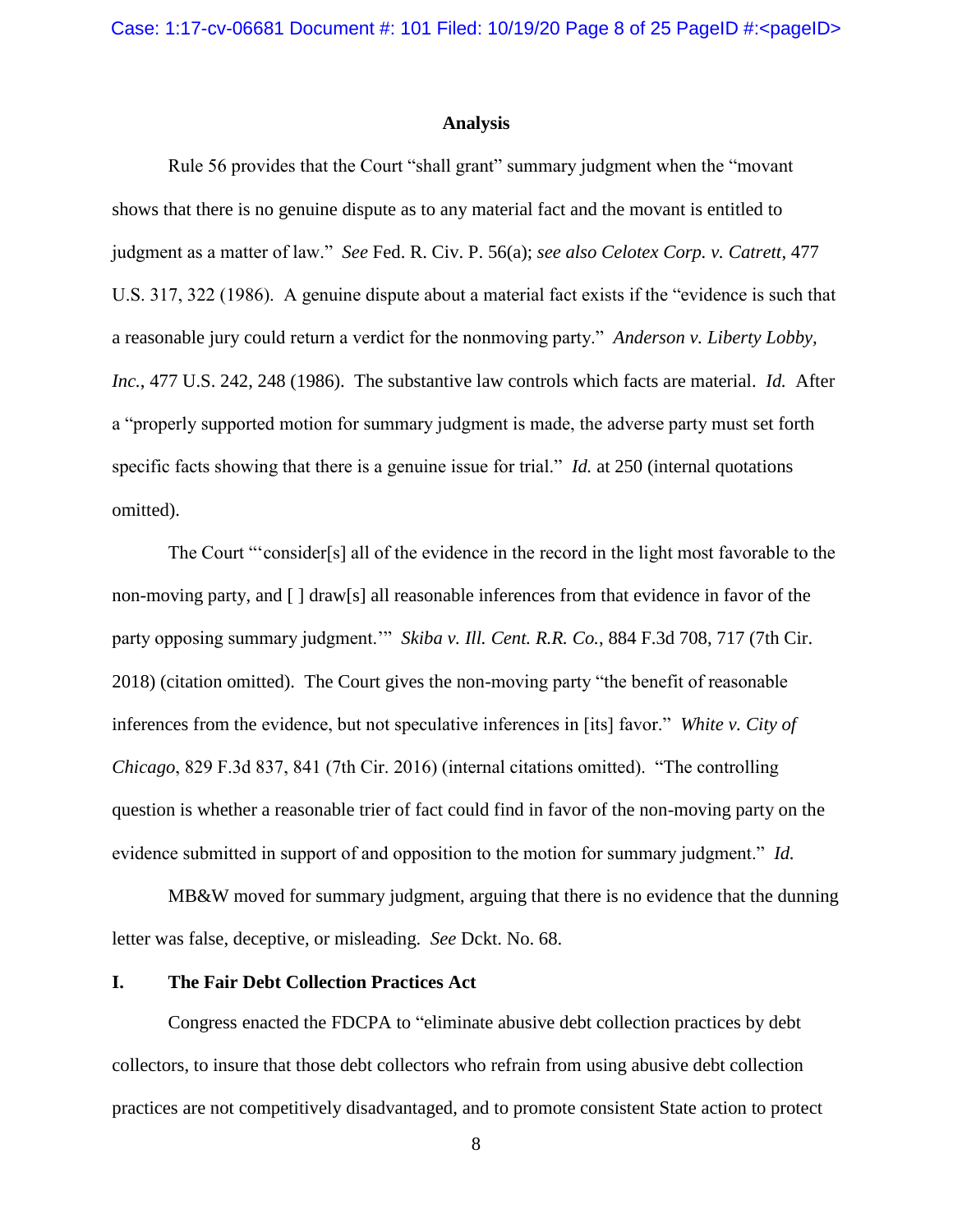consumers against debt collection abuses." *See* 15 U.S.C. § 1692(e); *see also Schlaf v. Safeguard Prop., LLC*, 899 F.3d 459, 465 (7th Cir. 2018) ("'The primary goal of the FDCPA is to protect consumers from abusive, deceptive, and unfair debt collection practices, including threats of violence, use of obscene language, certain contacts with acquaintances of the consumer, late night phone calls, and simulated legal process.'") (quoting *Bass v. Stolper, Koritzinsky, Brewster & Neider, S.C.*, 111 F.3d 1322, 1324 (7th Cir. 1997)).

At the outset, a debt collector must promptly notify the debtor of "the amount of the debt," among other things. *See* 15 U.S.C. § 1692g(a)(1). The amount doesn't have to be reduced to a judgment – the term "debt" includes an obligation and any "alleged" obligation. *Id.* at § 1692a(5). Likewise, the debt collector does not need to verify that the debt is valid. *See Walton v. EOS CCA*, 885 F.3d 1024, 1027–28 (7th Cir. 2018). Indeed, the FDCPA requires the debt collector to allow the debtor to dispute the validity of the debt. *See* 15 U.S.C. § 1692g(b). And while the debtor is disputing the debt, the debt collector cannot try to collect on it. *Id.*

The debt collector doesn't have to vouch for the debt's validity, but it cannot mislead the debtor about the debt, either. The statute forbids "any false, deceptive, or misleading representation or means" to collect debts. *See* 15 U.S.C. § 1692e. The statute then gives a nonexhaustive list of specific examples that violate that general proscription. Specifically:

> A debt collector may not use any false, deceptive, or misleading representation or means in connection with the collection of any debt. Without limiting the general application of the foregoing, the following conduct is a violation of this section:

> > . . .

(2) The false representation of--

(A) the character, amount, or legal status of any debt; or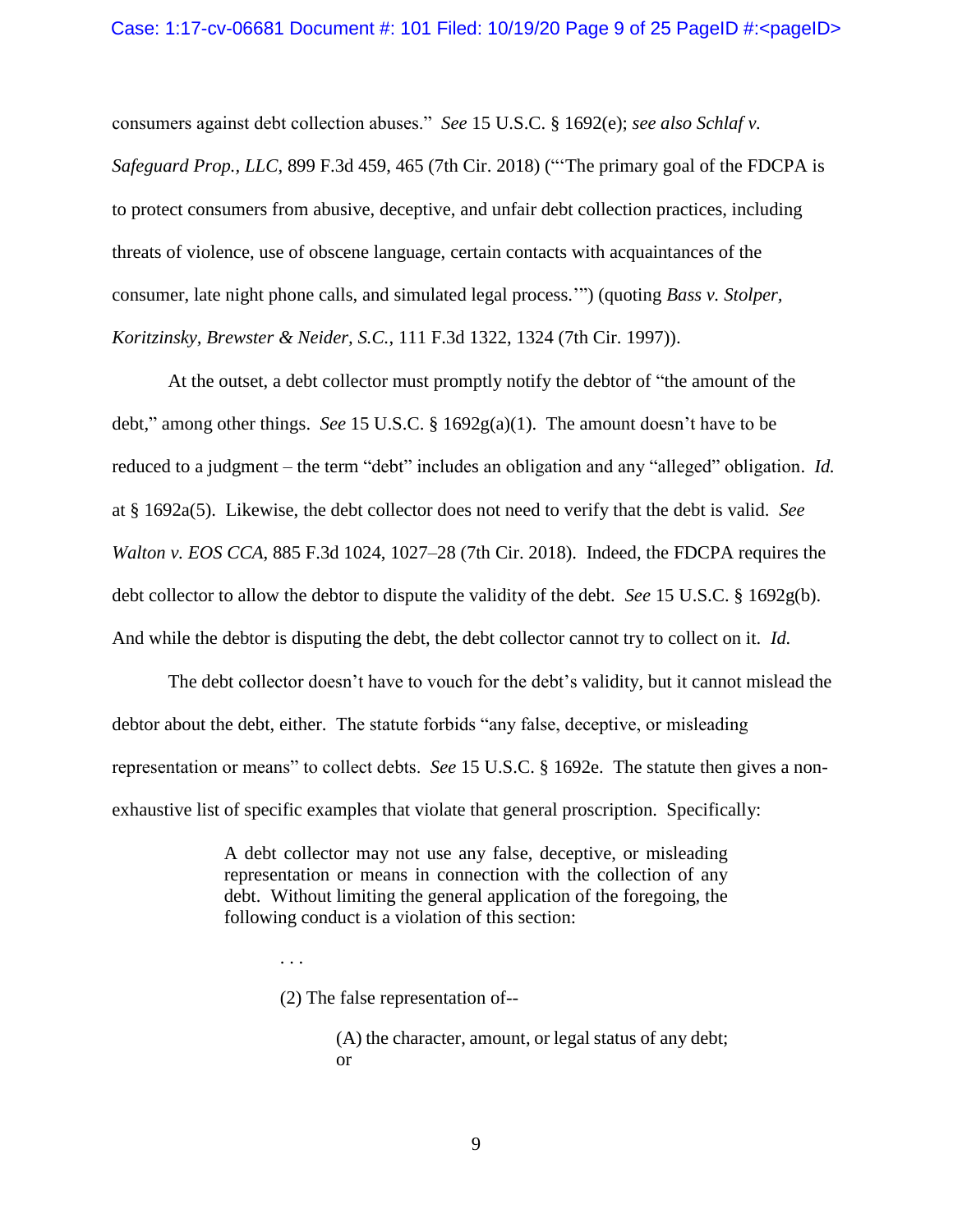(B) any services rendered or compensation which may be lawfully received by any debt collector for the collection of a debt.

(10) The use of any false representation or deceptive means to collect or attempt to collect any debt or to obtain information concerning a consumer.

*Id.*

. . .

To determine whether a particular debt collector's communication is "false, deceptive, or misleading" under § 1692e, the Court uses an objective standard. The question is not whether Vogel was, in fact, deceived or misled (at least when the plaintiff only seeks statutory damages, as is the case here). *See Phillips v. Asset Acceptance, LLC*, 736 F.3d 1076, 1083 (7th Cir. 2013); *Muha v. Encore Receivable Mgmt., Inc.*, 558 F.3d 623, 629 (7th Cir. 2009). Instead, the Court considers the effect of the disputed language on a hypothetical "unsophisticated debtor." *See Johnson v. Enhanced Recovery Co., LLC*, 961 F.3d 975, 982 (7th Cir. 2020); *Heredia v. Capital Mgmt. Servs., L.P.*, 942 F.3d 811, 815 (7th Cir. 2019); *Pantoja v. Portfolio Recovery Assocs., LLC*, 852 F.3d 679, 686 (7th Cir. 2017).

The unsophisticated debtor is neither an expert nor a fool. "Our hypothetical unsophisticated debtor is 'uninformed, naive,' and 'trusting,' but does possess 'rudimentary knowledge about the financial world,' and 'is wise enough to read collection notices with added care.'" *Johnson*, 961 F.3d at 982 (quoting *Boucher v. Fin. System of Green Bay, Inc.*, 880 F.3d 362, 366 (7th Cir. 2018)); *Heredia*, 942 F.3d at 815; *Pantoja*, 852 F.3d at 686. "She is also 'capable of making basic logical deductions and inferences' and possesses 'reasonable intelligence.'" *Johnson*, 961 F.3d at 982 (quoting *Heredia*, 942 F.3d at 815); *Pantoja*, 852 F.3d at 686. "The 'unsophisticated consumer' isn't a dimwit." *Wahl v. Midland Credit Mgmt., Inc.*, 556 F.3d 643, 645 (7th Cir. 2009). "Though 'our unwary debtor may tend to read collection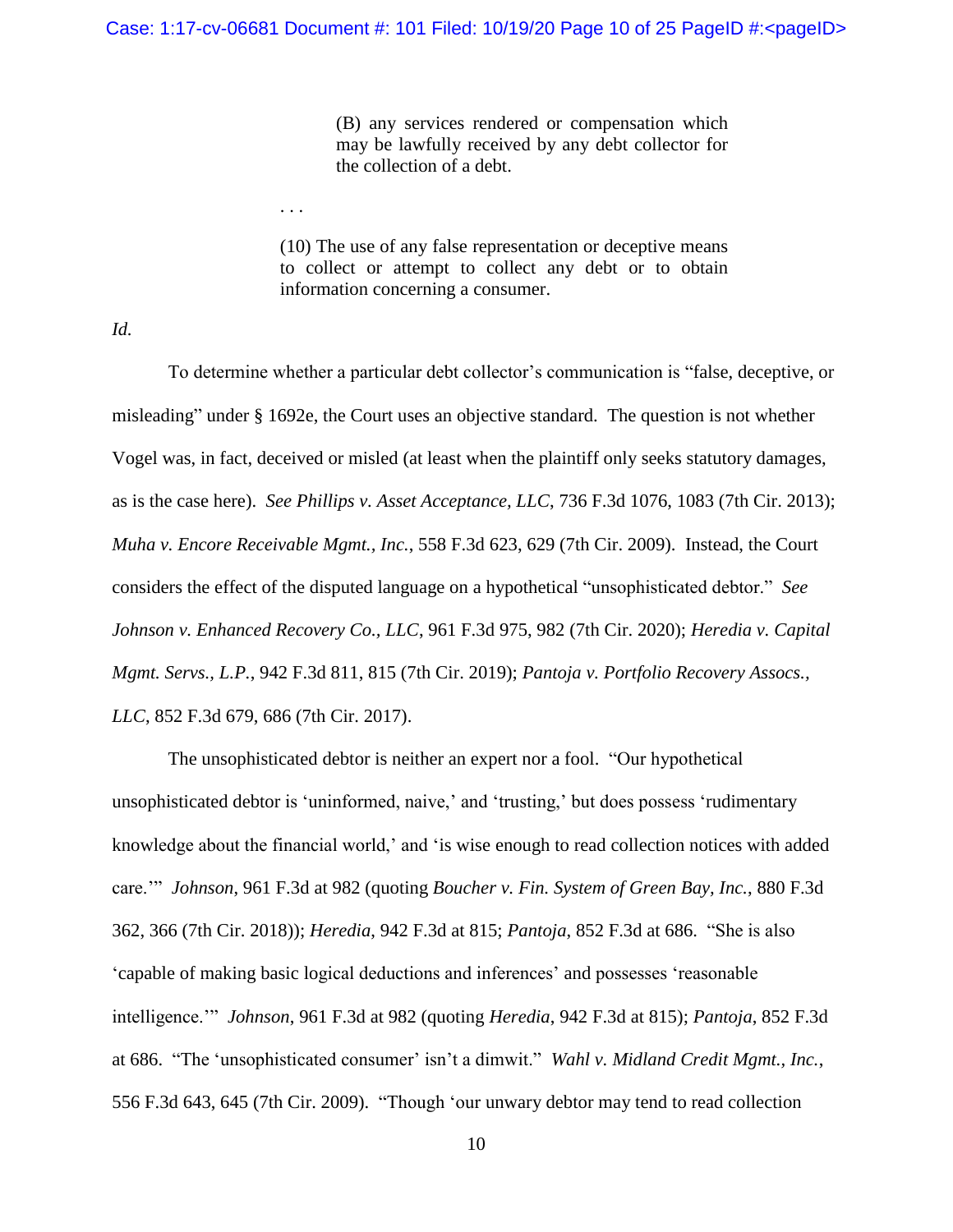### Case: 1:17-cv-06681 Document #: 101 Filed: 10/19/20 Page 11 of 25 PageID #:<pageID>

letters literally, he does not interpret them in a bizarre or idiosyncratic fashion.'" *Johnson*, 961 F.3d at 982 (quoting *Heredia*, 942 F.3d at 815). "Applying this standard, the issue is whether the dunning [debt collection] letter could well confuse a substantial number of recipients." *Pantoja*, 852 F.3d at 686 (cleaned up).

The Seventh Circuit has divided § 1692e cases into three groups based on the level of deception (or truthfulness). In rough terms, debt collection letters fall into three camps: (1) not misleading, (2) possibly misleading, or (3) misleading.

In the first category, the language is "obviously not misleading" and "no extrinsic evidence is required" to prove the point. *See Johnson*, 961 F.3d at 982. The second group includes language that is not facially deceptive or misleading, "but could be construed so as to be confusing or misleading to the unsophisticated consumer." *Id.* In that case, a plaintiff cannot defeat a motion for summary judgment "without producing extrinsic evidence, such as consumer surveys, tending to show that unsophisticated consumers are in fact confused or misled by the challenged language." *Id.* at 983; *see also Pantoja*, 852 F.3d at 686–87; *Lox v. CDA, Ltd.*, 689 F.3d 818, 822 (7th Cir. 2012). In the last category, the language is "plainly false, deceptive, or misleading, and therefore requires no additional evidence for the plaintiff to succeed on her claim." *Johnson*, 961 F.3d at 983; *see also Janetos v. Fulton Friedman & Gullace, LLP*, 825 F.3d 317, 323 (7th Cir. 2016).

In other words, if the answer is obvious, there is no need for extrinsic evidence. Sometimes the face of a letter is all the Court needs to decide if it is misleading. But in a borderline case, when it is up in the air whether a letter is misleading, the plaintiff must come forward with evidence showing actual confusion by unsophisticated consumers.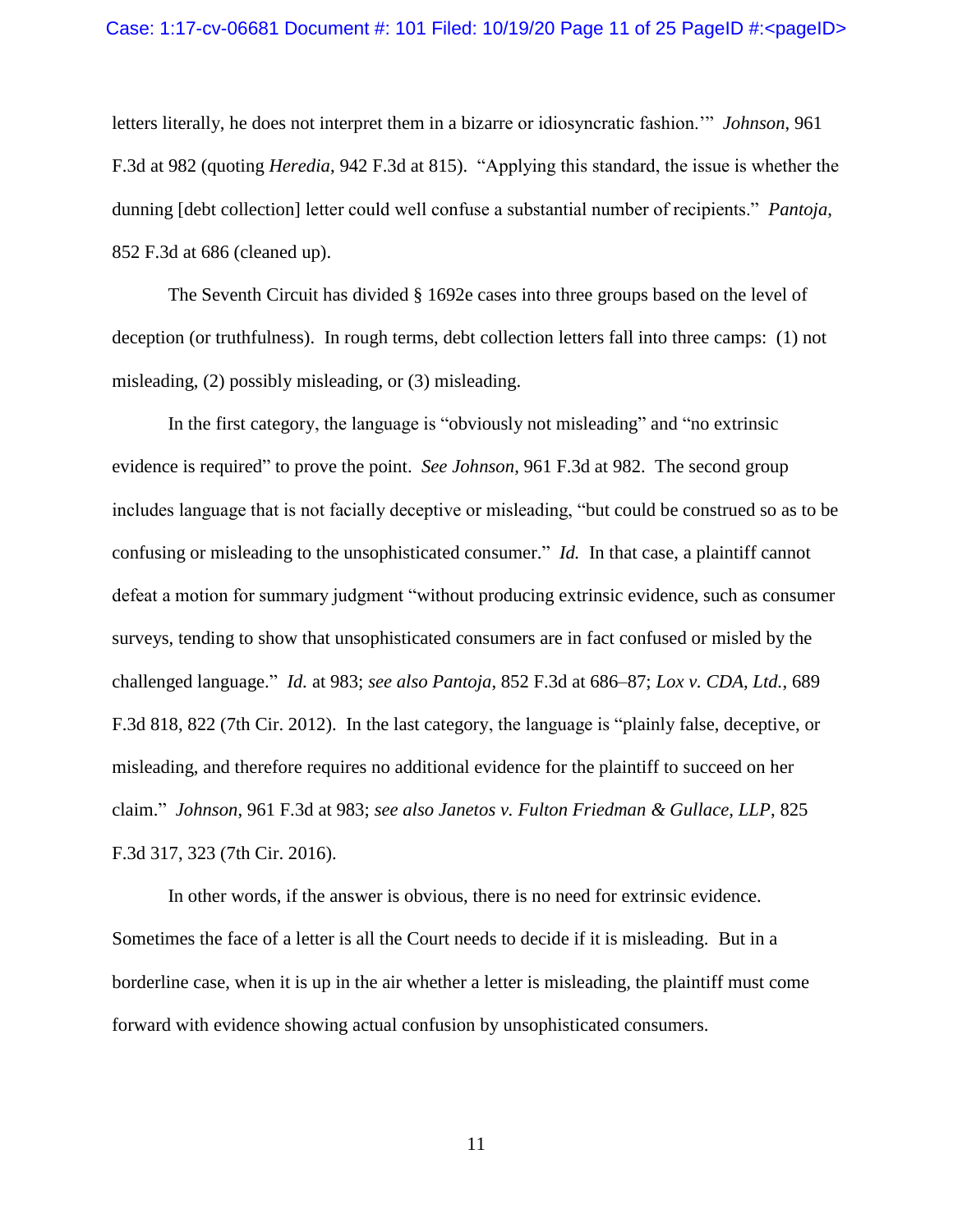Here, Vogel has not provided any extrinsic evidence that unsophisticated debtors are in fact confused by the language in MB&W's Initial Collection Notice. So unless the language is plainly false, deceptive, or misleading, MB&W is entitled to summary judgment.

# **II. Itemization and the FDCPA**

The Initial Collection Letter from MB&W stated the amount of the debt in one lump sum: \$3,036.83. But it did not break down the debt into its component parts. That is, the letter did not separately itemize certain charges, including \$789 in "miscellaneous charges," a \$385 "late fee," and \$582.22 for "optional services." *See* Initial Collection Letter, at 1 (Dckt. No. 1-1, at 2 of 6). It simply gave the final tab.

Vogel claims that MB&W violated the Act by providing the aggregate amount of the debt, without itemizing the separate amounts. Vogel argues that the Initial Collection Letter "was misleading because the lack of itemization meant that Vogel could not knowledgably assess the validity of the balance." *See* Pl.'s Opp. to Mtn. for Summ. Judgment, at 6–7 (Dckt. No. 83). So the issue is whether the Fair Debt Collection Practices Act required the debt collector to provide the debtor with an itemized breakdown of the debt in the initial letter.<sup>7</sup>

### **A. The Text of the Statute**

 $\overline{a}$ 

"Statutory interpretation, as we always say, begins with the text." *Ross v. Blake*, 136 S. Ct. 1850, 1856 (2016). The Act prohibits a debt collector from using any "false, deceptive, or misleading representation or means" when collecting a debt. *See* 15 U.S.C. § 1692e. In

 $<sup>7</sup>$  An astute reader may remember that Vogel already received an itemized bill from the rental car</sup> company. But that invoice from the creditor does not let the debt collector off the hook. The question is whether the debt collector deceived the debtor, and "an unsophisticated consumer may have lost the bill and forgotten the amount of the debt completely." *Fields v. Wilber Law Firm, P.C.*, 383 F.3d 562, 566 (7th Cir. 2004).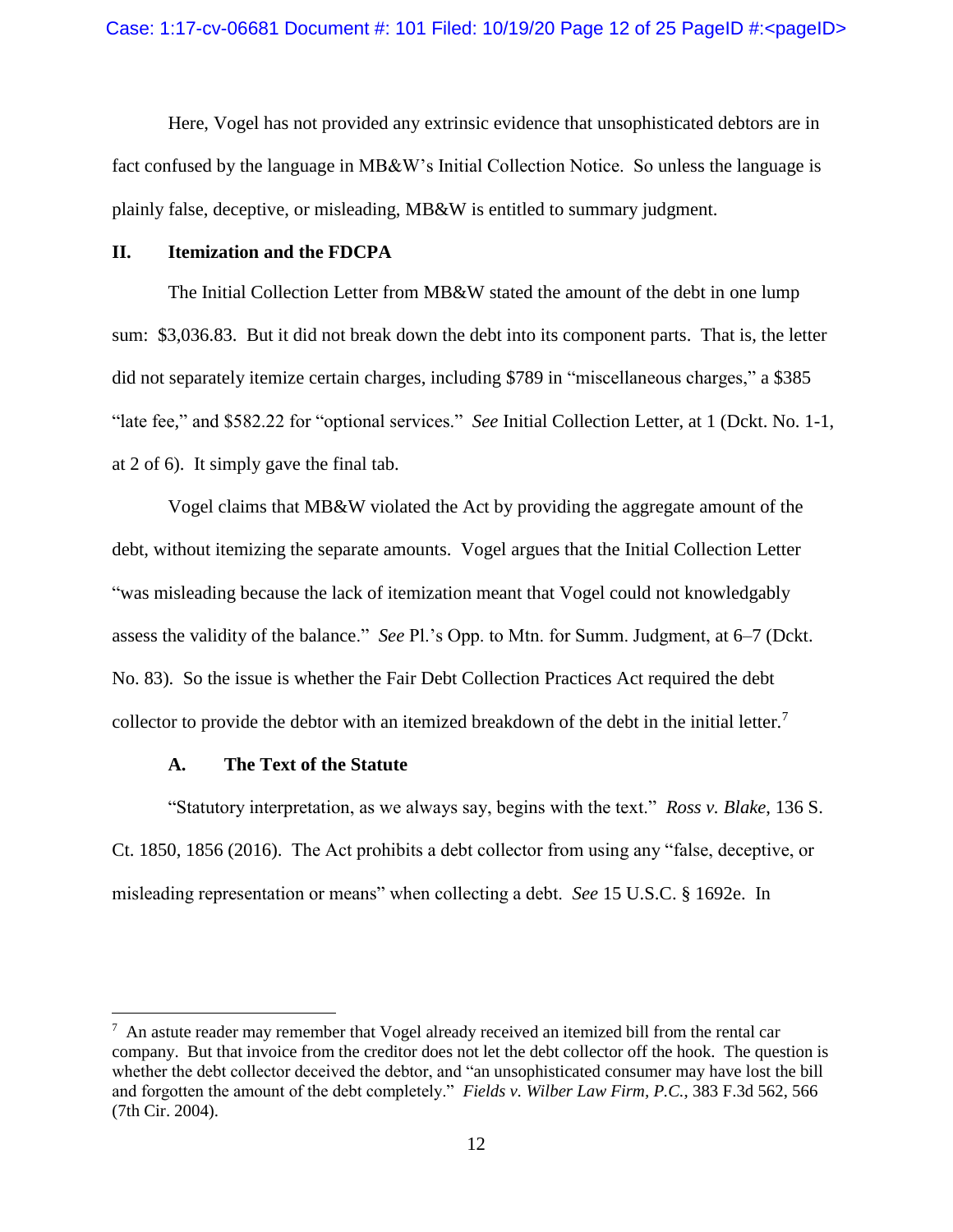particular, the debt collector cannot make a "false representation of  $-$  (A) the character, amount, or legal status of any debt." *Id.* at § 1692e(2)(A).

On its face, the FDCPA does not require debt collectors to break down the bill, and itemize the component parts one by one. One can imagine a statutory requirement that debt collectors must deliver an itemized bill, and thus make it easy for debtors to see how the creditor arrived at the number. But the Act doesn't impose an overarching duty on debt collectors to do whatever would be helpful to debtors. It simply prohibits them from collecting debts in a "false, deceptive, or misleading" manner. *See* 15 U.S.C. § 1692e. The FDCPA does not require a debt collector to become the debtor's keeper.

The Act *does* require debt collectors to disclose *some* information to the debtors. For example, a neighboring provision requires a debt collector to "send the consumer a written notice containing (1) the amount of the debt." *See* 15 U.S.C. § 1692g(a)(1). The text refers to "the amount" – *singular* – of the debt, without requiring a breakdown. *Id.* 

The reference to the aggregate "amount" of the debt, without more, suggests that giving the bottom-line number is sufficient. *Id.* Nothing in the statute requires a debt collector to itemize the component parts of that "amount." *Id.* It requires "the amount," not the subparts. *Id.* 

Nearby statutory text recognizes that the amount can have component parts. The Act prohibits the "collection of any amount (including any interest, fee, charge, or expense incidental to the principal obligation)" unless "such amount" is authorized by agreement or permitted by law. *See* 15 U.S.C. § 1692f(1). Congress knew how to divide a debt into component parts when it wanted to. But when prohibiting misleading statements, the text merely refers to "the . . . amount" of the debt as a whole, without slicing and dicing the amount into separate pieces. *See*  15 U.S.C. § 1692e(2)(A).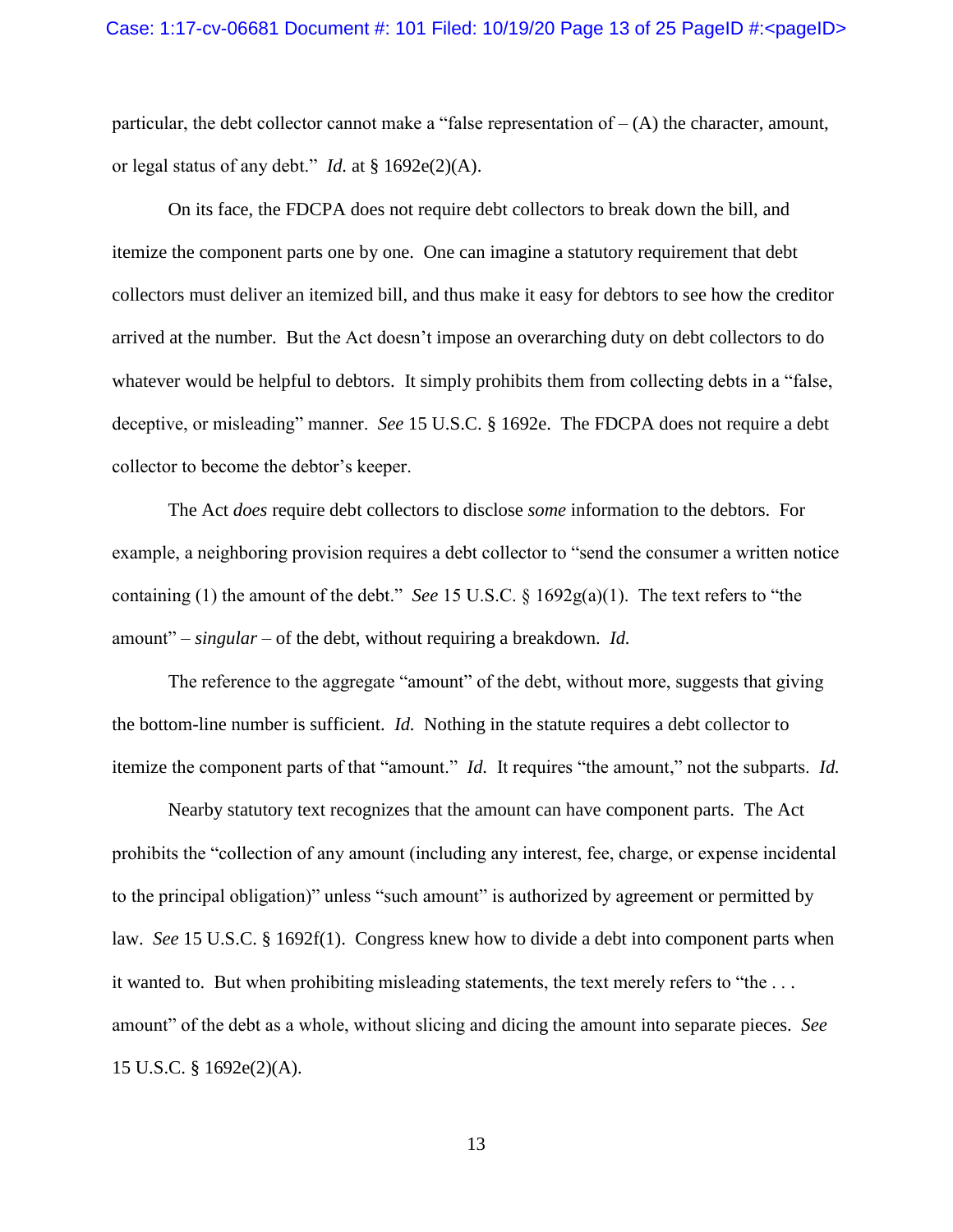### Case: 1:17-cv-06681 Document #: 101 Filed: 10/19/20 Page 14 of 25 PageID #:<pageID>

In addition to the "amount" of the debt, the statute lists other information that debt collectors must provide to debtors. The "initial written communication" with the consumer must "disclose" that the "debt collector is attempting to collect a debt and that any information obtained will be used for that purpose." *See* 15 U.S.C. § 1692e(11). Also, a debt collector must give the debtor written notice of the "name of the creditor," and (if requested) the "name and address of the original creditor." *See* 15 U.S.C. § 1692g(a)(2), (5). The debt collector also must make a "statement" about what will happen if the debt is, or is not, disputed by the debtor. *See*  15 U.S.C. § 1692g(a)(3), (4).

But the text does not require the debt collector to explain to the debtor how the creditor tallied the amount of the debt. The affirmative duty to provide *some* information suggests that there is no comparable duty to provide *other* information, such as the back-up for the "amount" of the debt. *See Bruesewitz v. Wyeth LLC*, 562 U.S. 223, 233 (2011) ("It seems that the statute fails to mention design-defect liability 'by deliberate choice, not inadvertence.' . . . *Expressio unius, exclusio alterius*."); *Refined Metals Corp. v. NL Indus. Inc.*, 937 F.3d 928, 932 (7th Cir. 2019) ("'[W]here Congress includes particular language in one section of a statute but omits it in another section of the same Act, it is generally presumed that Congress acts intentionally and purposely in the disparate inclusion or exclusion.'") (citation omitted); Antonin Scalia & Bryan A. Garner, *Reading Law: The Interpretation of Legal Texts* 107–11 (2012).

The text does prohibit debt collectors from saying or doing anything that is "false, deceptive, or misleading." *See* 15 U.S.C. § 1692e; *see also id.* at § 1692e(10) (prohibiting the "use of any false representation or deceptive means to collect or attempt to collect any debt"). But on its face, there was nothing false, deceptive, or misleading about MB&W's letter. Payless believed that Vogel owed \$3,717.88, and after a payment of \$681.05, the remaining balance was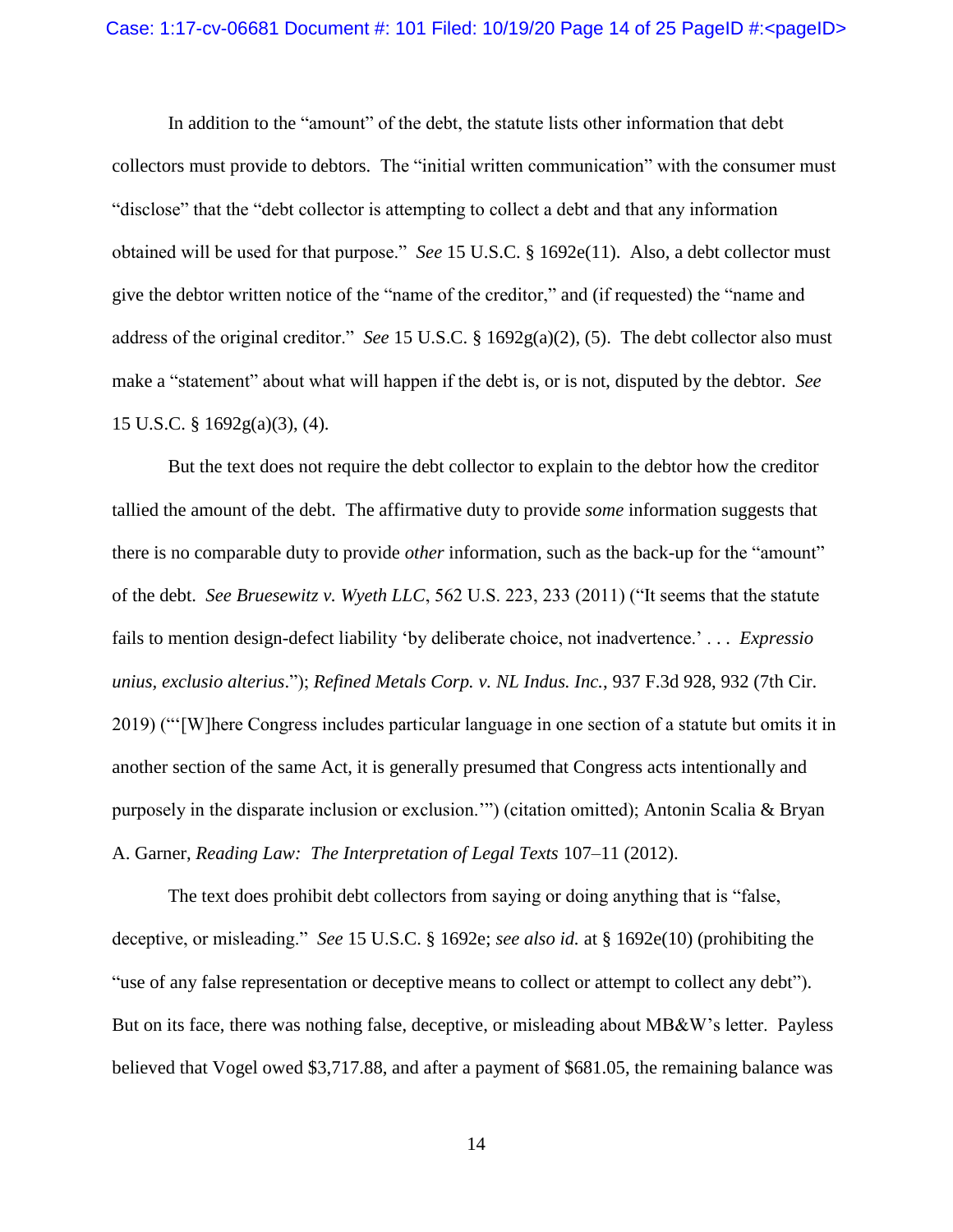\$3,036.83. The collection letter stated that Vogel owed \$3,036.83, the same amount that Payless said that she owed before the debt went into collection. Payless told MB&W that Vogel owed \$X, so MB&W told Vogel that she owed \$X.

There was nothing "false, deceptive, or misleading" about telling Vogel the total amount owed, without breaking it down. The letter did not deceive her about the amount of the debt, or mislead her in any way. It simply gave her the final tab. There was nothing deceptive about telling Vogel what she owed.

The text of the statute also includes specific prohibitions, to illustrate the general prohibition against "false, deceptive, or misleading" conduct. *Id*. at § 1692e. In particular, the Act prohibits misrepresentations about "the character, amount, or legal status of any debt." *Id*. at § 1692e(2)(A). But based on the record at hand, Vogel has come up empty.

MB&W did not misrepresent the "amount" of the debt. *Id.* The amount of the debt was not "false." *Id.* at § 1692e(2)(A). Payless said that Vogel owed \$3,036.83, so MB&W told Vogel that she owed \$3,036.83. The debt collector didn't add interest, or attorneys' fees, or a penalty, or any other additional charges. It simply stated what she owed, according to the creditor. The debt collector added no hidden fillers.

The "amount" of the debt does not mean the *basis* for the debt. *See Amount*, The American Heritage Dictionary of the English Language  $(1979)^8$  ("The total of two or more quantities; aggregate"); *Amount*, Merriam-Webster's Collegiate Dictionary (11th ed. 2003) (same). The "amount" refers to the size of the debt, not how the debt got there in the first place. "How much is the bill?" does not mean "what's the bill *for*?"

 $\overline{a}$ 

 $8\degree$  Congress amended the statute and added this provision in 1977, hence the citation to a dictionary from the 1970s. Even so, the definition of "amount" has not changed, as the more recent dictionary shows.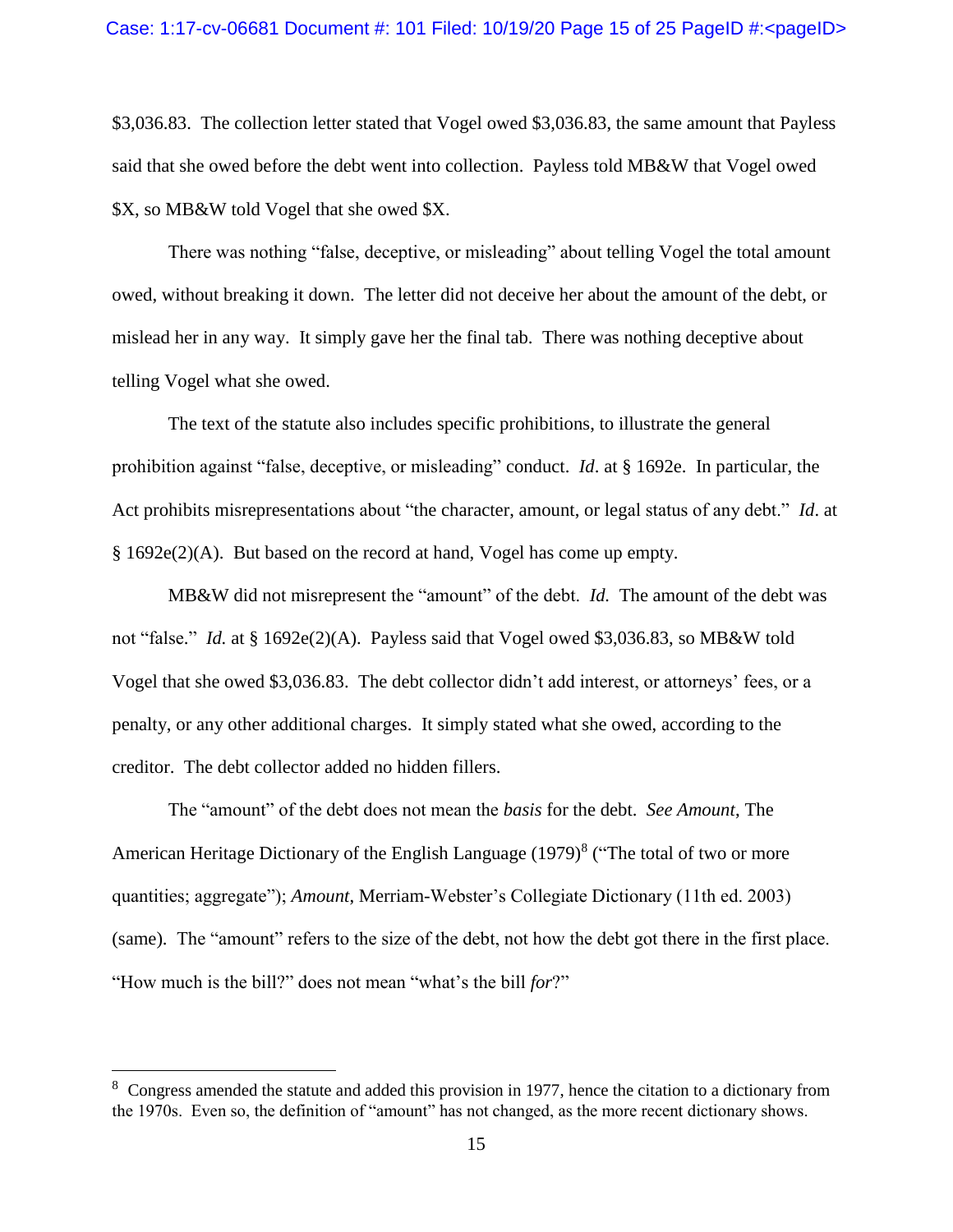MB&W did not misrepresent the "legal status" of the debt, either. *Id.* at § 1692e(2)(A). The letter stated that the debt was owed to Payless, which had "placed" the debt with MB&W "for collection activity." *See* Initial Collection Letter, at 1 (Dckt. No. 1-1, at 2). The letter made clear that MB&W took no position on whether the debt was valid, and offered Vogel an opportunity to "dispute the validity of this debt." *Id.* And the letter did not suggest that the debt had been reduced to a judgment. *Id.*

MB&W also did not misrepresent the "character" of the debt. *Id.* at  $\S$  1692e(2)(A). MB&W did not lard the debt with charges of its own, and then present a bill with hidden fees from the debt collector. Instead, Payless told MB&W that Vogel owed \$3,036.83, so MB&W told Vogel that she owed \$3,036.83. The character of the debt was the charge for returning the (late, damaged) rental car.

The "character" of a debt concerns the "kind of obligation" owed by the debtor: *e.g.*, a secured or unsecured debt, a judgment debt, a subordinated debenture, etc. *See Rhone v. Med. Bus. Bureau, LLC*, 915 F.3d 438, 440 (7th Cir. 2019). If a debt is made up of different types of obligations, the debt collection notice must itemize them separately: "[k]eeping these kinds of obligation distinct reduces the potential for confusion about their nature and relative priority." *Id.*

Here, the Initial Collection Letter made it clear that Vogel owed the debt to Payless, and MB&W was merely collecting on that debt. *See* Initial Collection Letter, at 1 (Dckt. No. 1-1, at 2) ("Payless Car Rental, Inc. has placed the above referenced account with our office for collection activity."). Vogel has unearthed no evidence that any part of the "total due" reported in the Initial Collection Letter consisted of different "kinds of obligation." *See Rhone*, 915 F.3d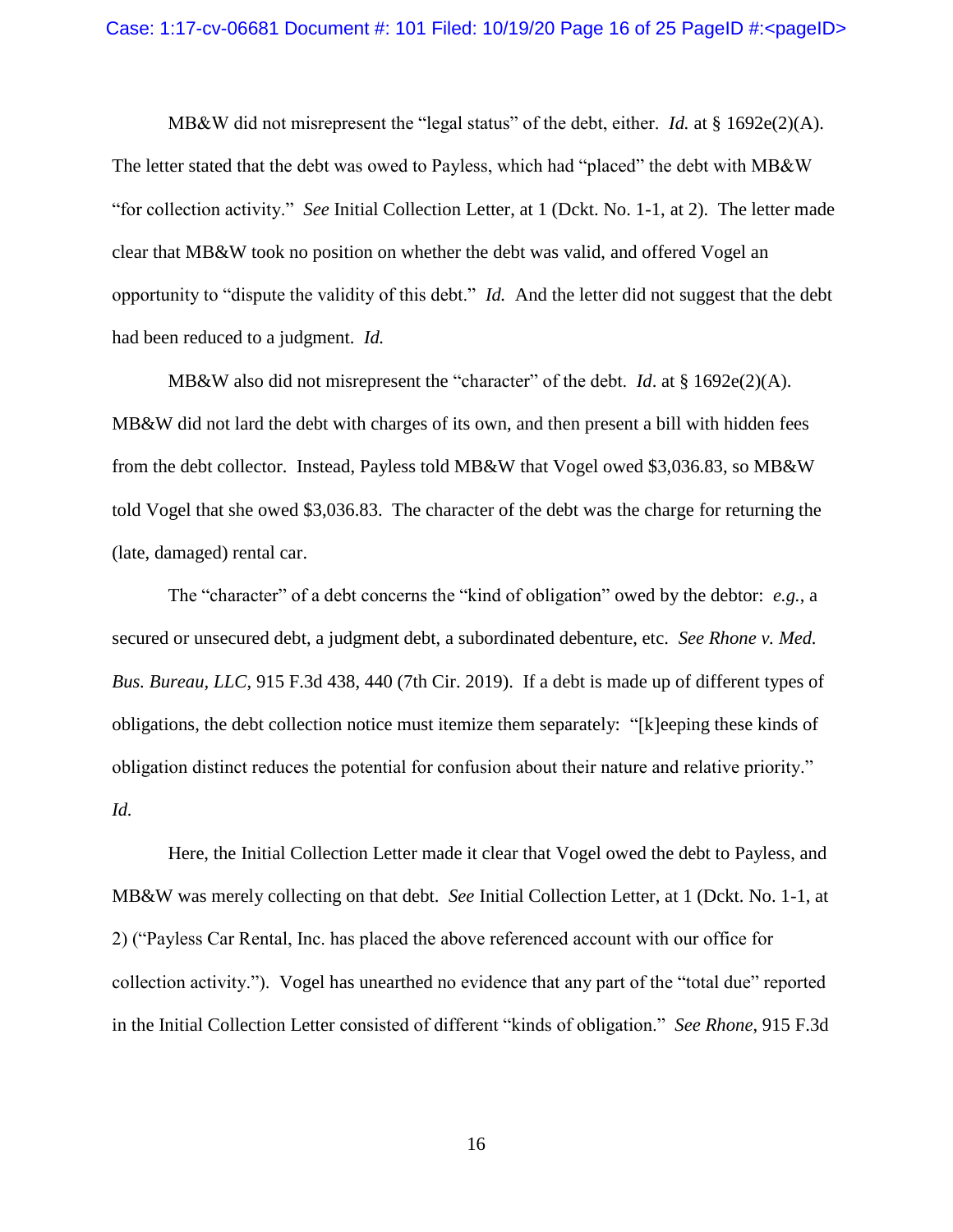at 440. There is no evidence that some of Vogel's debt was secured and some unsecured, or some reduced to judgment and some not.

Vogel complains about vague statements in the Payless invoice, meaning the "miscellaneous charges," "late fee," and "optional services." *See* Cplt. ¶ 20; Rental Agreement Receipt (Dckt. No. 57-1, at 12). Collection fees and attorneys' fees related to debt collection have a different "character" from debts incurred for goods and services, and must be itemized separately in any debt collection notices. *See Fields v. Wilber Law Firm, P.C.*, 383 F.3d 562, 565–66 (7th Cir. 2004); *Acik v. I.C. Sys., Inc.*, 640 F. Supp. 2d 1019, 1024–25 (N.D. Ill. 2009).

But there is no evidence in the record that those fees arose out of MB&W's efforts to collect on Vogel's debt. In fact, Vogel has not come forward with evidence about what, exactly, those fees relate to. All of the itemized charges that Vogel complains about were listed in Payless's original invoice, *before* Payless contracted MB&W to collect on the debt. *See* Payless Invoice (Dckt. No. 98-1, at 2 of 2). Those parts of the debt existed before debt collection, suggesting they have nothing to do with compensating MB&W for collecting on the debt.

Indeed, a review of the contractual documents suggests that these charges arose out of Vogel's car rental – not MB&W's debt collection. The "late fee" most likely refers to a fee for returning the car 35 days late. *See* Rental Terms and Conditions, at 1 (Dckt. No. 57-1, at 14 of 178) ("If you return it earlier or later, a different or higher rate may apply and, if returned later, you may be charged a late return fee.").

The "optional services" refers to supplemental liability insurance. Vogel agreed to pay "Supplemental Liability Insurance" when she rented the car, at a cost of \$15.75 per day. *See* Rental Agreement (Dckt. No. 57-1, at 50). That's consistent with the invoice. Under the heading "Your Optional Products/Services," the receipt refers to "SLI" – Supplemental Liability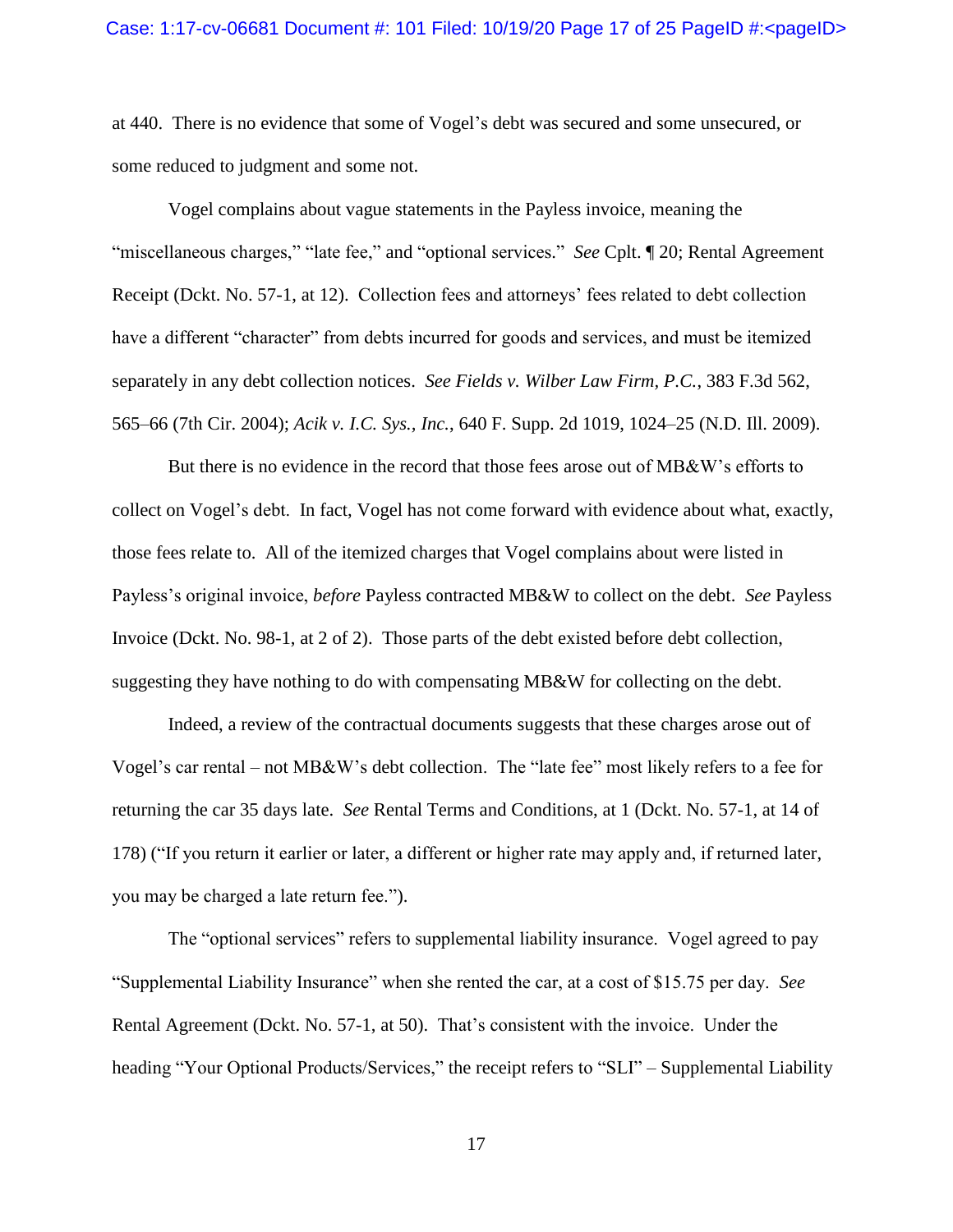### Case: 1:17-cv-06681 Document #: 101 Filed: 10/19/20 Page 18 of 25 PageID #:<pageID>

Insurance – and then says "Accepted." *See* Receipt (Dckt. No. 1-1, at 6). The invoice refers to the daily price ("15.75"), and then offers a total for "Optional Services" of \$582.75. *Id.* That's 37 days, at \$15.75 per day.

The "miscellaneous charges" of \$789.00 represent the most opaque line item. But the Payless Rental Terms and Conditions state that "You'll pay all charges that apply to the rental for *miscellaneous services* and, where permitted, airport facility fees and/or concession recovery fees, and vehicle license recovery fees, other fees and surcharges." *See* Rental Terms and Conditions, at 2 (Dckt. No. 57-1, at 15 of 178) (emphasis added). Within the same section heading, the document describes possible charges for redeeming coupons or vouchers, cleaning the car's interior, removing smoking odors, replacing missing keys, and paying tolls. *Id.* If "miscellaneous charges" can include replacing missing keys (and there was a missing key here), presumably they can include replacing a missing side-view mirror, too.

Whether these charges were proper under the rental agreement between Payless and Vogel is beside the point. This is not a breach of contract action, or declaratory judgment action construing the rental agreement. The important thing is that the charges arise from the Payless car rental, not from MB&W's debt collection efforts.

If Vogel had come forward with evidence that Payless was attempting to collect a debt *plus* prospective fees and costs for debt collecting (as in *Fields*), Vogel would have a claim. But after months of discovery, Vogel has come up short. Simply put, Vogel has come forward with no evidence that the Initial Collection Letter combined an underlying debt with the expenses of debt collecting.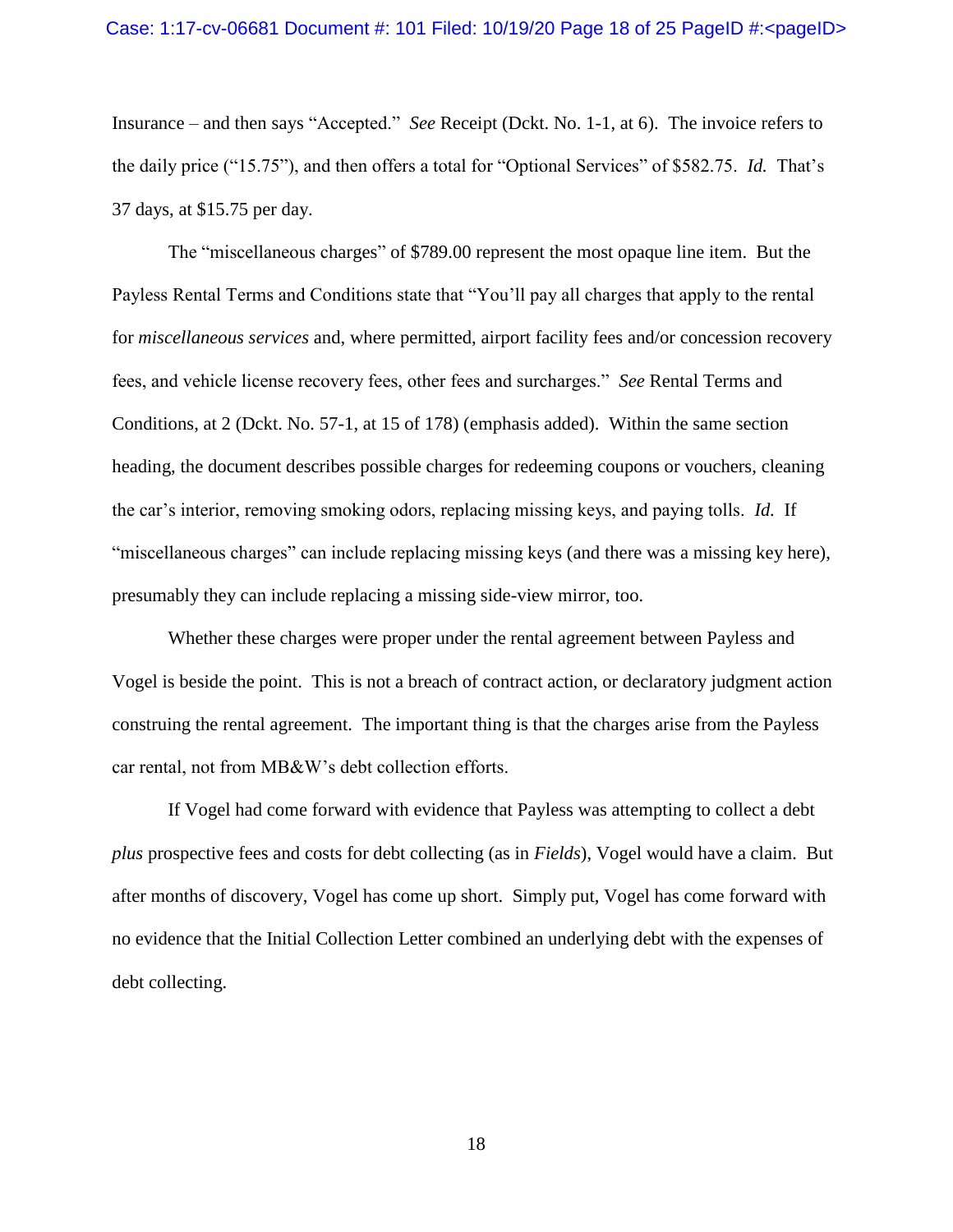# **B. The Case Law**

Vogel cites cases for the notion that a debt collector must itemize any charges that "have not been liquidated in the underlying agreement." *See* Pl.'s Opp., at 5 (Dckt. No. 83); *id.* at 5–8. By "not . . . liquidated in the underlying agreement," the Court understands Vogel to mean that the contract between the creditor and the debtor does not state these charges as a specific dollar figure (or at least as a rate from which the debtor could easily predict the charges based on the contract). For example, there is no apparent way to arrive at the \$789 in "miscellaneous charges" simply by referencing the Payless Rental Agreement and Terms and Conditions. So Vogel argues that the FDCPA cases say that debt collectors must itemize such "non-liquidated" charges.

Vogel over-reads the cases. They stand for the more limited proposition that debt collectors must itemize any *collection-related* fees, including attorneys' fees. *See Fields v. Wilber Law Firm, P.C.*, 383 F.3d 562, 565–66 (7th Cir. 2004) (failure to itemize attorneys' fees); *Acik v. I.C. Sys., Inc.*, 640 F. Supp. 2d 1019, 1023–25 (N.D. Ill. 2009) (failure to itemize collection fee); *Dowdy v. Solutia Healthcare TAS, Inc.*, 2006 WL 3545047, at \*8–9 (M.D. Tenn. 2006) (same); *see also Simkus v. Cavalry Portfolio Servs., LLC*, 12 F. Supp. 3d 1103, 1111 (N.D. Ill. 2014) (holding that debt collectors need not itemize interest and principal, while noting that debt collectors must "itemize[] how the total amount due was tallied if the demand included added-on expenses, 'like attorneys' fees or collection costs'") (quoting *Fields*, 383 F.3d at 565). None of these cases apply here. Vogel has turned up no evidence that the "total due" in MB&W's Initial Collection Letter included collection-related fees.

In *Fields*, the creditor sent the debtor an invoice for \$122.06 for services at an animal hospital. *See Fields*, 383 F.3d at 563. The pet owner didn't pay, so a debt collector got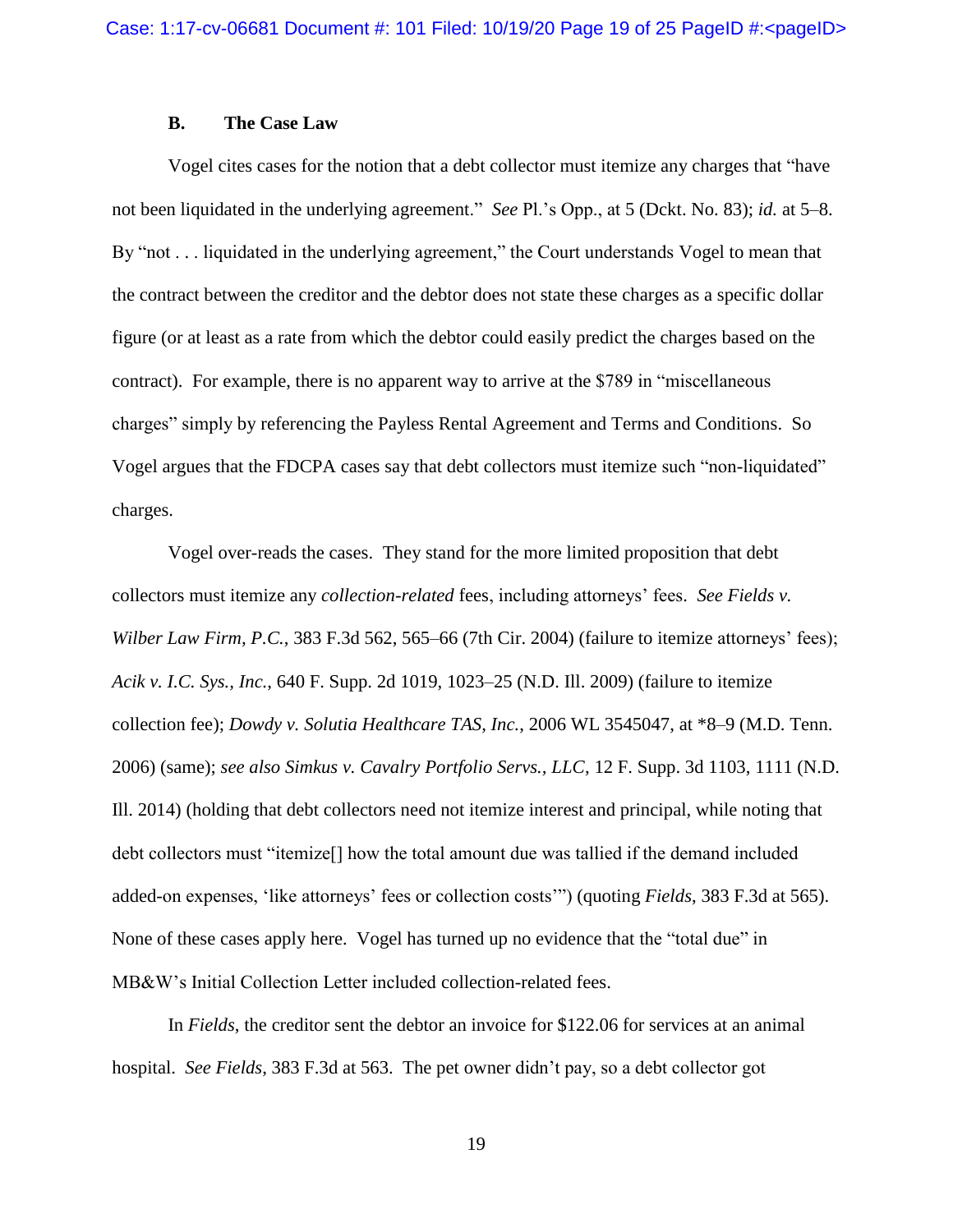involved. *Id.* The debt collector then sent the debtor a letter stating that the "ACCOUNT BALANCE" was \$388.54. *Id.* The letter did not reveal that that amount included \$250 for attorneys' fees for collecting the debt. *Id.*; *see also id.* at 566. The letter demanded "more than double the original obligation" – \$388.54 instead of \$122.06 – without any explanation, and without any disclosure that the amount owed included debt-collection-related fees. *Id.* at 566 ("Nowhere did Wilber explain that it was seeking attorneys' fees of \$250."). "It would be difficult for such a consumer to understand how a relatively modest fee for services rendered had tripled in size." *Id.* 

The Seventh Circuit noted that debt collectors must "clearly and fairly communicate" information about the amount of the debt to debtors. *Id.* at 565. That duty includes "how the total amount due was determined," with a caveat: "*if the demand for payment includes add-on expenses like attorneys' fees or collection costs*." *Id.* (emphasis added).

That's a big "if." Nothing in *Fields* suggests that debt collectors must figure out and disclose how the creditors calculated the original debt in the first place. So, in *Fields*, there was no need to figure out if the \$122.06 in the original invoice included, say, the costs of shampooing a dog, plus a fee for picking up the dog late, or something else. What mattered was not the amount of the original debt, but the undisclosed add-ons for *collection* fees.

The Seventh Circuit has endorsed this reading of *Fields*. In *Singer v. Pierce & Assocs., P.C.*, 383 F.3d 596 (7th Cir. 2004), the Seventh Circuit held that the debt collector complied with *Fields* by "segregat [ing] the attorneys' fees from the underlying debt in an itemized list of expenses, thus avoiding a § 1692e or § 1692f violation." *Singer*, 383 F.3d at 598. *Singer* summarized *Fields* as requiring the itemization of attorneys' fees, not the itemization of all of the parts of the principal debt. *Id.* (explaining that *Fields* "hold[s] that it is misleading under the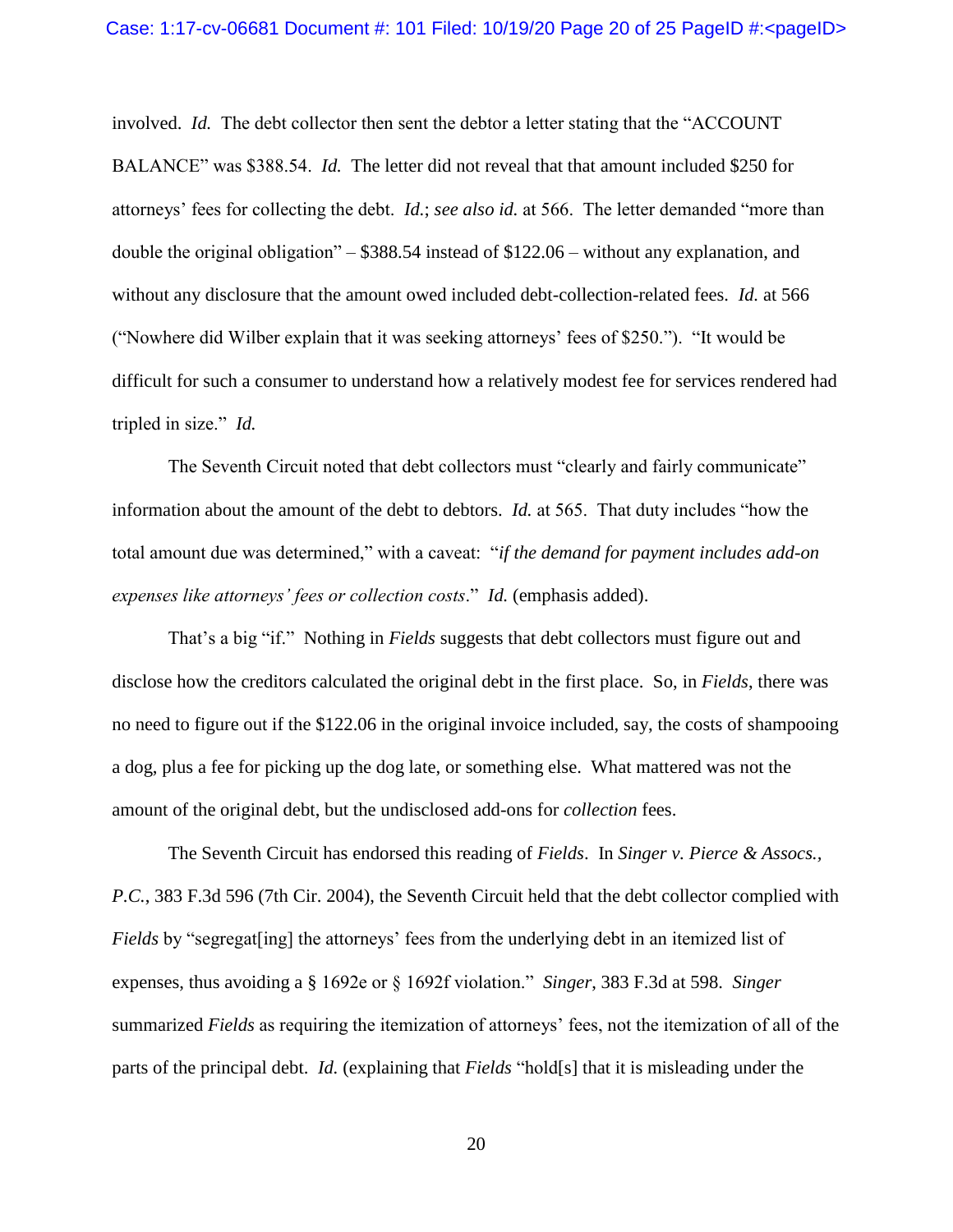### Case: 1:17-cv-06681 Document #: 101 Filed: 10/19/20 Page 21 of 25 PageID #:<pageID>

FDCPA to lump attorneys' fees in with the principal debt as part of an account balance in a dunning letter"). More recently, in *Degroot v. Client Servs.*, 2020 WL 5951360 (7th Cir. Oct. 8, 2020), the Seventh Circuit described *Fields* as addressing an "itemized breakdown" when there are "additional other charges," meaning collection charges above and beyond what the consumer "has in fact incurred." *Id.* at \*4. The problem in *Fields* was the failure to disclose "how the debt in question had doubled in size due to fees and other charges" from debt collecting. *Id.* 

The Second Circuit recently confirmed that the FDCPA does not require debt collectors to itemize the component parts of the principal debt. *See Kolbasyuk v. Capital Mgmt. Servs., LP*, 918 F.3d 236, 239–42 (2d Cir. 2019). Providing a bottom-line number does not misrepresent the "amount of the debt" under section 1692g(a)(1). *Id.* at 240 ("Nothing in Section 1692g required [the debt collector] to inform [the debtor] of the constituent components of that debt or the precise rates by which it might later increase."). And declining to provide a "precise breakdown" of the debt does not mislead unsophisticated consumers under section 1692e. *Id.* at 242. "A failure to provide the additional detailed disclosures that [the debtor] seeks does not transform [the debt collector's] otherwise-straightforward letter into a 'false, deceptive, or misleading' one." *Id.* (quoting 15 U.S.C. § 1692e).

District courts have reached the same conclusion. "[N]othing in the statutory text of the FDCPA requires a debt collector to itemize the debt being collected." *Fike v. Portfolio Recovery Assocs., LLC*, 2020 WL 5747811, at \*2 (W.D. Pa. 2020); *see also Muldowney v. Merit Recovery Sys., Inc.*, 2019 WL 2024760, at \*4 (N.D.N.Y. 2019) ("Nor has plaintiff provided or the Court discovered any statutory language or precedent requiring that a debt collection letter contain a date of service or an itemization of the balance. Though such specifics would certainly be helpful to a debtor, the lack thereof is not a *per se* violation of the FDCPA."); *Humphreys v.*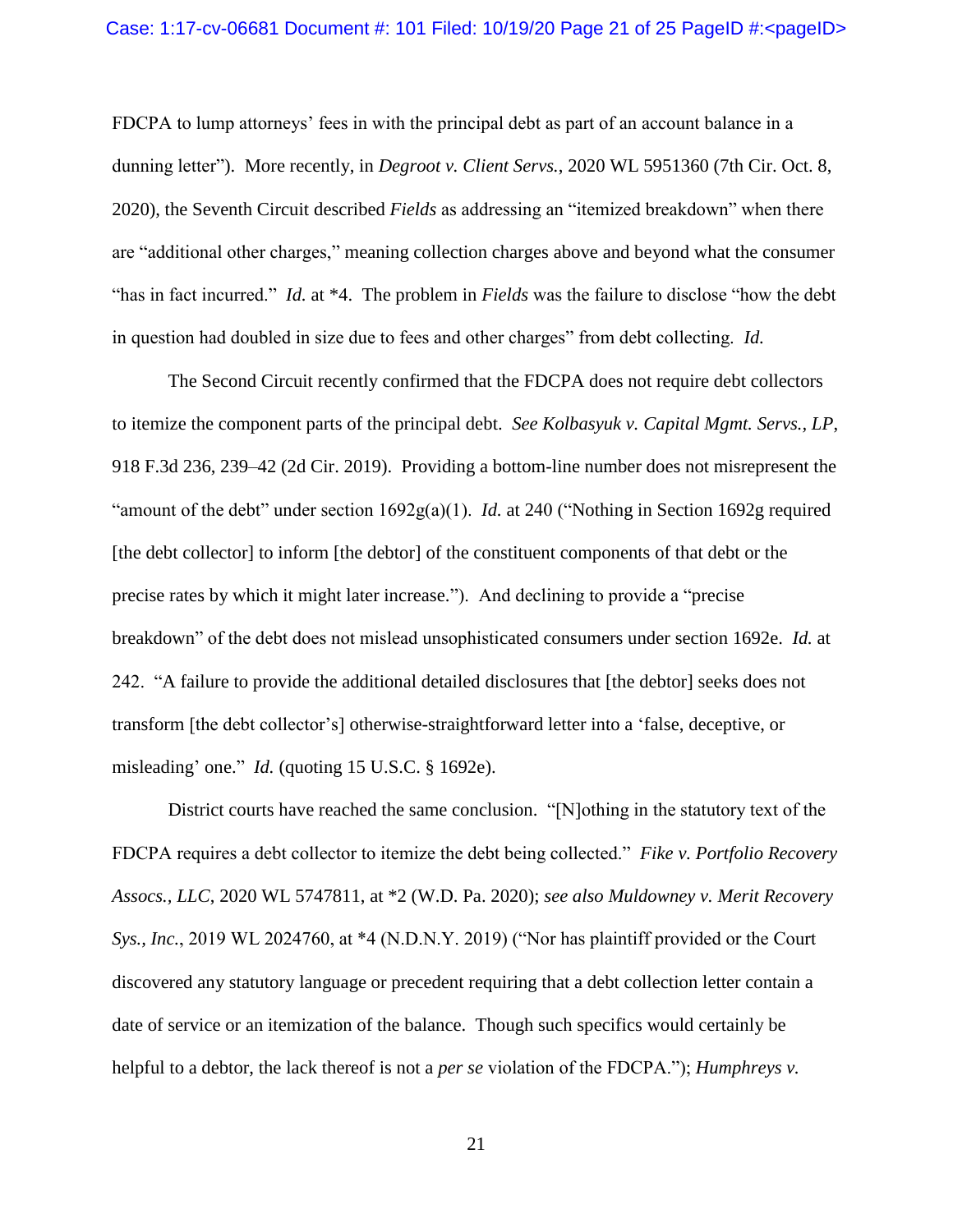*Budget Rent A Car Sys. Inc.*, 2017 WL 6497285, at \*6 (E.D. Pa. 2017) ("[T]here is no general duty to itemize under the FDCPA, and such a requirement cannot be read into an otherwise unambiguous and precise statute."); *Wilson v. Trott Law, P.C.*, 118 F. Supp. 3d 953, 963 (E.D. Mich. 2015) ("[T]here is no language in the FDCPA that requires a debt collector to provide a complete breakdown of the debt owed."); *Moran v. Green & Cooper Attorneys LLP*, 43 F. Supp. 3d 907, 914 (S.D. Ind. 2014) ("A debt collector need not 'itemize' the debt, so long as its statement of the total is clear an accurate."); *Meier v. Law Offices of Weltman, Weinberg, & Reis Co., LPA*, 2011 WL 2039113, at \*7 (W.D. Pa. 2011) ("[T]he Court finds no merit to Plaintiff's argument that Defendant violated the FDCPA by failing to itemize the amounts due and how they increased over time."); *Scioli v. Goldman & Warshaw P.C.*, 651 F. Supp. 2d 273, 281 n.15 (D.N.J. 2009) ("To be clear, the Court does not hold that a debt collector *must* itemize the fees and costs it seeks in order to comply with the FDCPA.").

Vogel points to no case – within the Seventh Circuit or otherwise – holding that a debt collector must itemize ordinary charges that a consumer has rung up for goods and services with a particular creditor. If anything, the current of Seventh Circuit case law flows in the other direction. Debt collectors do not need to break down the debt by separating principal and interest. *See Hahn v. Triumph Partnerships LLC*, 557 F.3d 755, 756–57 (7th Cir. 2009); *see also Wahl v. Midland Credit Mgmt., Inc.*, 556 F.3d 643, 646 (7th Cir. 2009). If a debt collector does not need to separate principal and interest, then there is no apparent reason why a debt collector must separate different parts of the principal.

This case is more similar to *Hahn* than to *Fields*. *Field*s involved a debt *plus* fees for debt collecting. But *Hahn* involved two different components of the debt (principal and interest).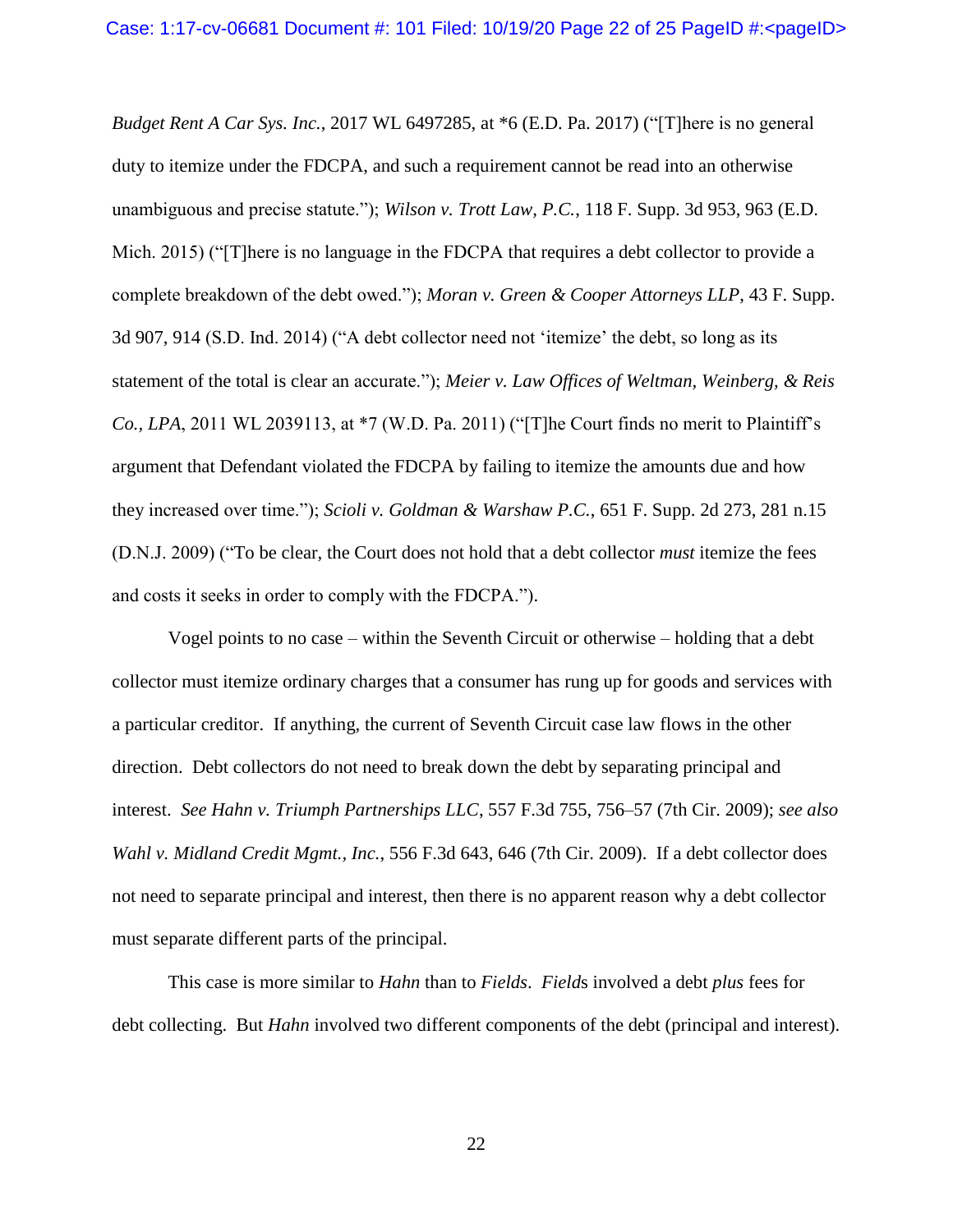Here, Payless sent a letter about the overall debt, without including any fees for debt collecting. The debt collector simply reported the amount of the debt, without more.

If they choose, debt collectors can break out the amounts due from different transactions by listing individual debts as separate line items. *See Rhone v. Med. Bus. Bureau, LLC*, 915 F.3d 438 (7th Cir. 2019). In *Rhone*, the Seventh Circuit held that a debt collector could list nine debts of \$60 each, instead of reporting a single lump-sum total of \$540. *Id.* at 439–40. "We can imagine a regulation specifying whether debts to a single creditor should be aggregated (or perhaps reported by singly and in the aggregate) – consistency contributes to clarity – but Rhone does not point to such a regulation, nor could we find one." *Id.* at 439. "[W]hether amounts due for individual purchases from a single merchant are stated separately or as a total" does not change their character. *Id.* at 440. Separating the transactions "does not affect the genesis, nature, or priority of the debt and so does not concern its character." *Id.*

The flipside is true, too. Under the statute, it makes no difference whether a debt collector breaks out the principal into separate line items, or reports the principal as a lump sum owed by the debtor. "A dollar due is a dollar due." *Hahn*, 557 F.3d at 757.

Vogel believes that an itemized letter from the debt collector would have helped her assess the validity of the debt. *See* Pl.'s Opp. to Mtn. for Summ. Judgment, at 6–7 (Dckt. No. 83). But "[d]unning letters can comply with the Fair Debt Collection Practices Act without answering all possible questions about the future." *See Koehn v. Delta Outsource Group, Inc.*, 939 F.3d 863, 865 (7th Cir. 2019); *Degroot v. Client Servs.*, 2020 WL 5951360 (7th Cir. Oct. 8, 2020) (noting that the "mere raising of an open question" does not make a letter misleading). A dunning letter can comply with the FDCPA without answering all possible questions about the past, too.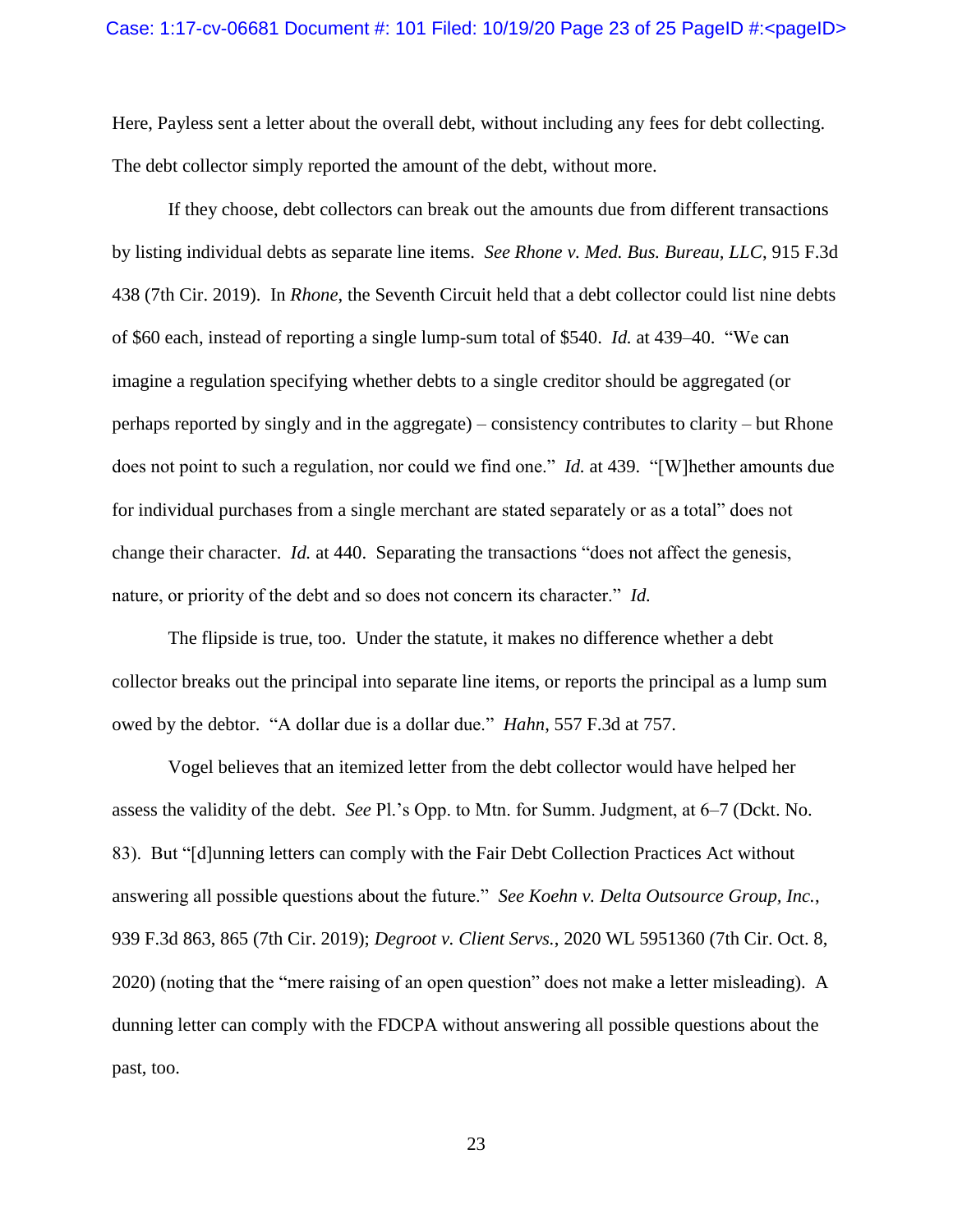### Case: 1:17-cv-06681 Document #: 101 Filed: 10/19/20 Page 24 of 25 PageID #:<pageID>

As the name itself suggests, the Fair Debt Collection Practices Act addresses the *fair collection* of a debt, not the *validity* of that debt. Remember: the text requires the debt collector to truthfully report the amount of the debt claimed by the creditor, "whether or not such obligation has been reduced to judgment" or is merely "alleged" by the creditor. *See* 15 U.S.C. § 1692a(5) (definition of "debt"); *see also id.* at § 1692e(2)(A) (prohibiting debt collector from misrepresenting the "amount . . . of any debt"). The FDCPA declines to invade the ken of contract law to determine the rights and responsibilities of Vogel and Payless under their rental agreement. Instead, the FDCPA is focused on policing *MB&W's* truthfulness in conveying the state of play to Vogel.

Vogel's theory of the case sits uncomfortably with the Seventh Circuit's admonition that the Act focuses on unscrupulous *debt collectors*, not unscrupulous creditors. "It would be both burdensome and significantly beyond the Act's purpose to interpret  $\S$  1692g(b) as requiring a debt collector to undertake an investigation into whether the creditor is actually entitled to the money it seeks. Section 1692g(b) serves as a check on the debt-collection agency, not the creditor." *See Walton v. EOS CCA*, 885 F.3d 1024, 1027–28 (7th Cir. 2018). A debt collector does not have an obligation to double-check the creditor's books. And there is no wide-ranging duty to give the debtor whatever information would be helpful to challenge the debt.

Vogel has not come forward with a workable limiting principle that would tell debt collectors when they've itemized enough to avoid liability (under her interpretation of the statute). She proposes that debt collectors must itemize charges that "have not been liquidated in the underlying agreement." *See* Pl.'s Opp., at 5 (Dckt. No. 83). How, exactly, is a debt collector supposed to know which charges are "liquidated" by the creditor-debtor agreement, and which are not? Vogel's interpretation would impose enormous burdens on debt collectors (thus making